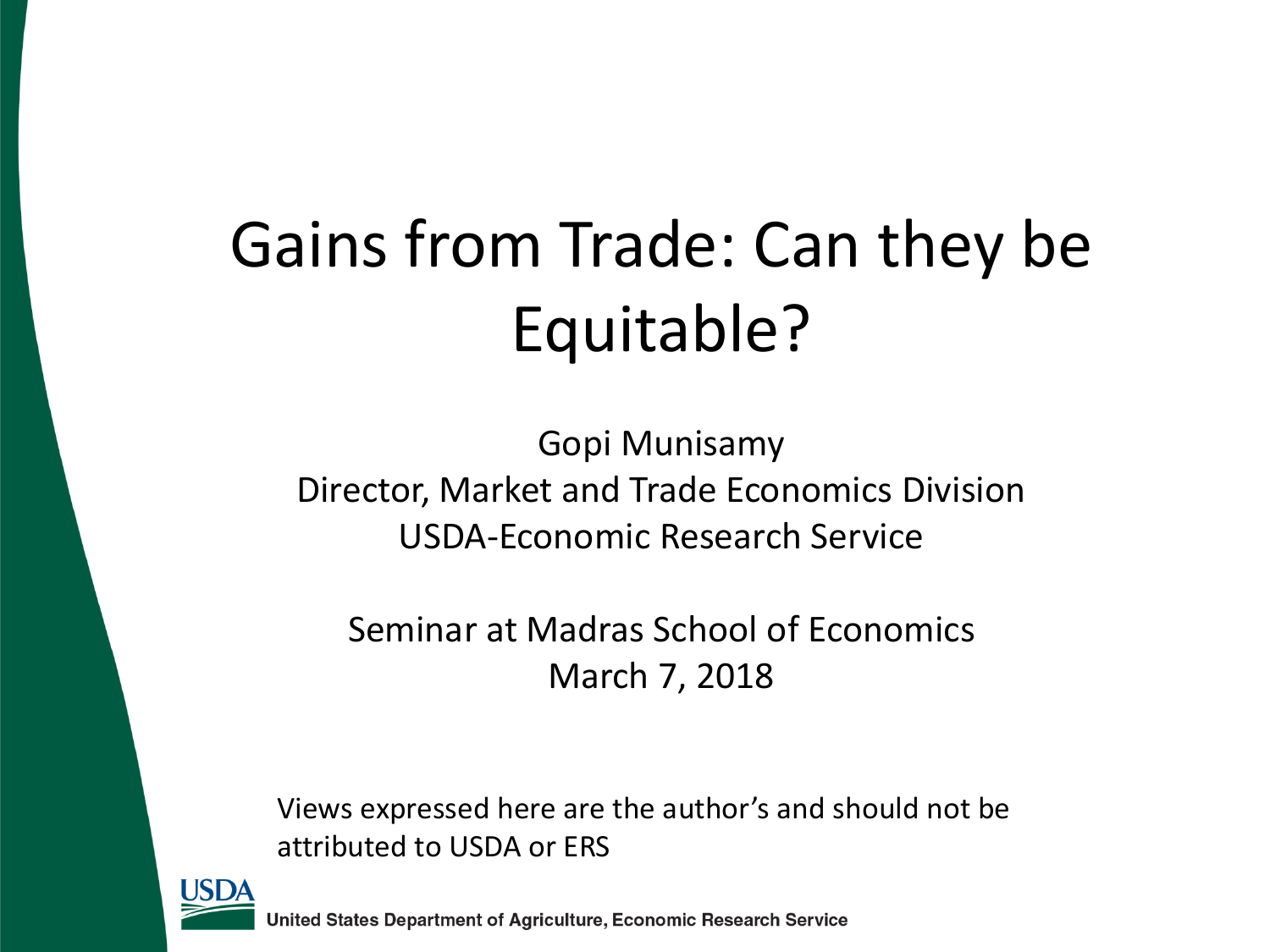# Gains from Trade

- 1. Overview of winners and losers
	- a. What do we know
	- b. What are we learning?
	- c. Where are we headed?
- 2. Ensuring gains accrue through trade negotiations
- 3. An Example

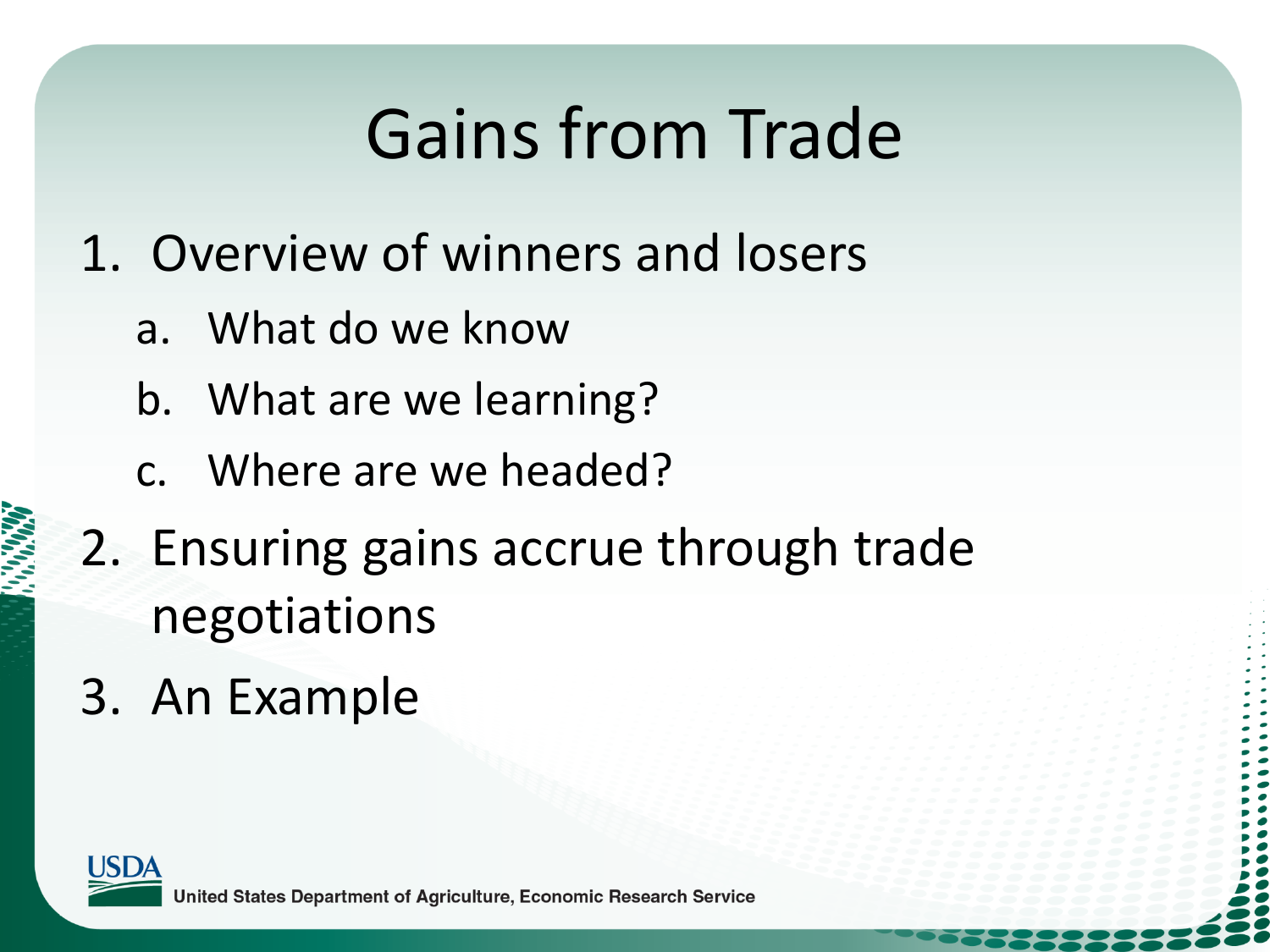### #1a: What do we know?

- In basic models (Ricardian), trade arises from relative productivity differences across countries. Upon free trade, GDP increases, complete specialization occurs, full employment is maintained and wages (for all) increase; consumption increases as well.
	- Can also be found in much earlier Hindu and Chinese literature
- In neoclassical models, trade is determined by relative factor endowments. Moving from autarky to free trade means GDP increases along with specialization in the good with comparative advantage, full employment occurs again, and returns to abundant factor increase (Heckscher-Ohlin). Again, consumers are on a higher indifference curve relative to autarky.

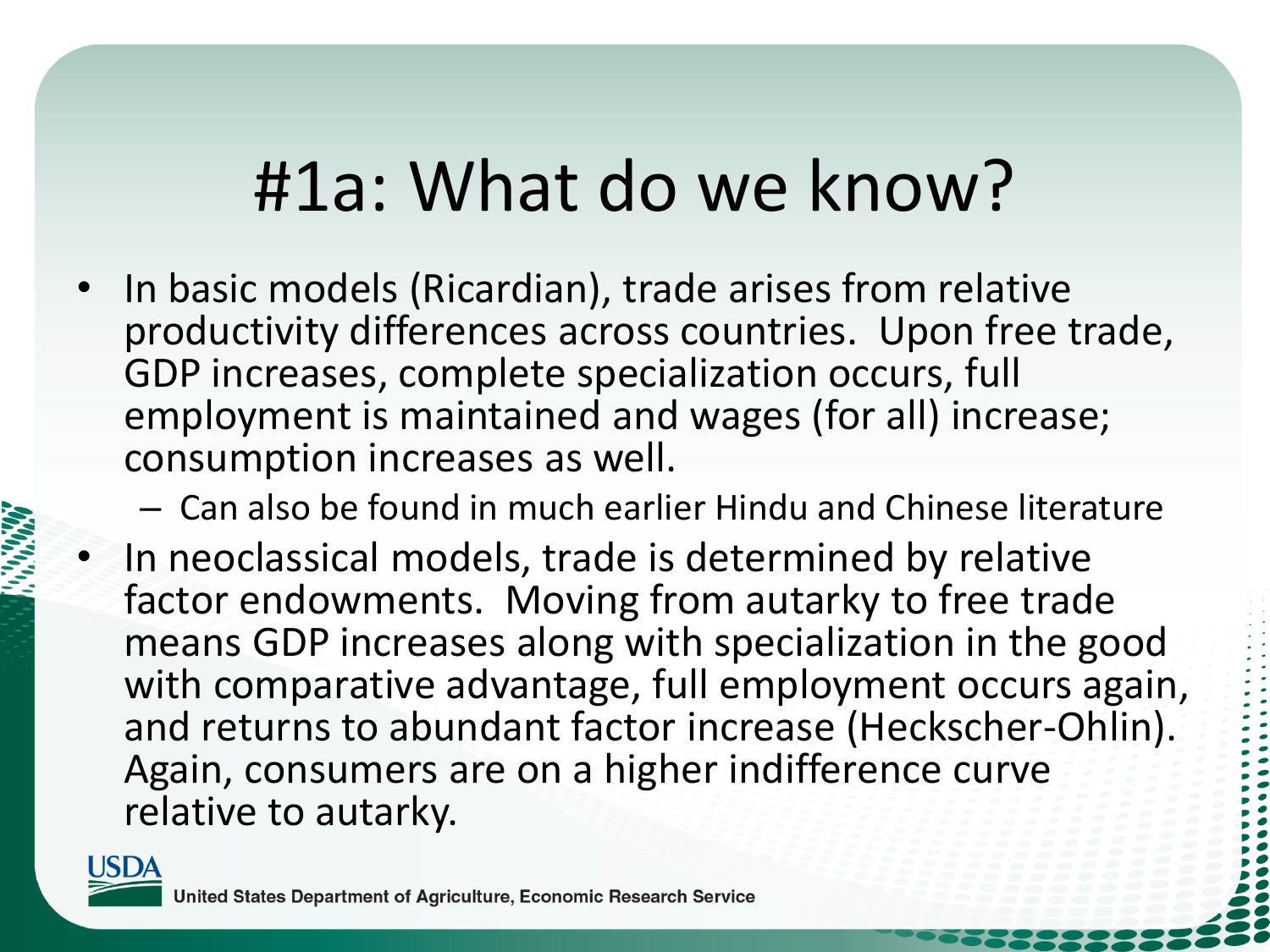### #1a: What do we know?

- In Krugman-type models, trade is driven by internal scale economies and consumer preferences for variety. Again, full employment is assumed and results in noand free-trade regimes. "Real" wages improve with free-trade. More varieties and larger consumption of the aggregate good.
- Core assumptions in conventional thinking
	- resources move freely within and across sectors
	- countries/industries are composed of identical entities (regions/firms)
	- One-time impacts with limited attention to dynamic gains (competition and innovation)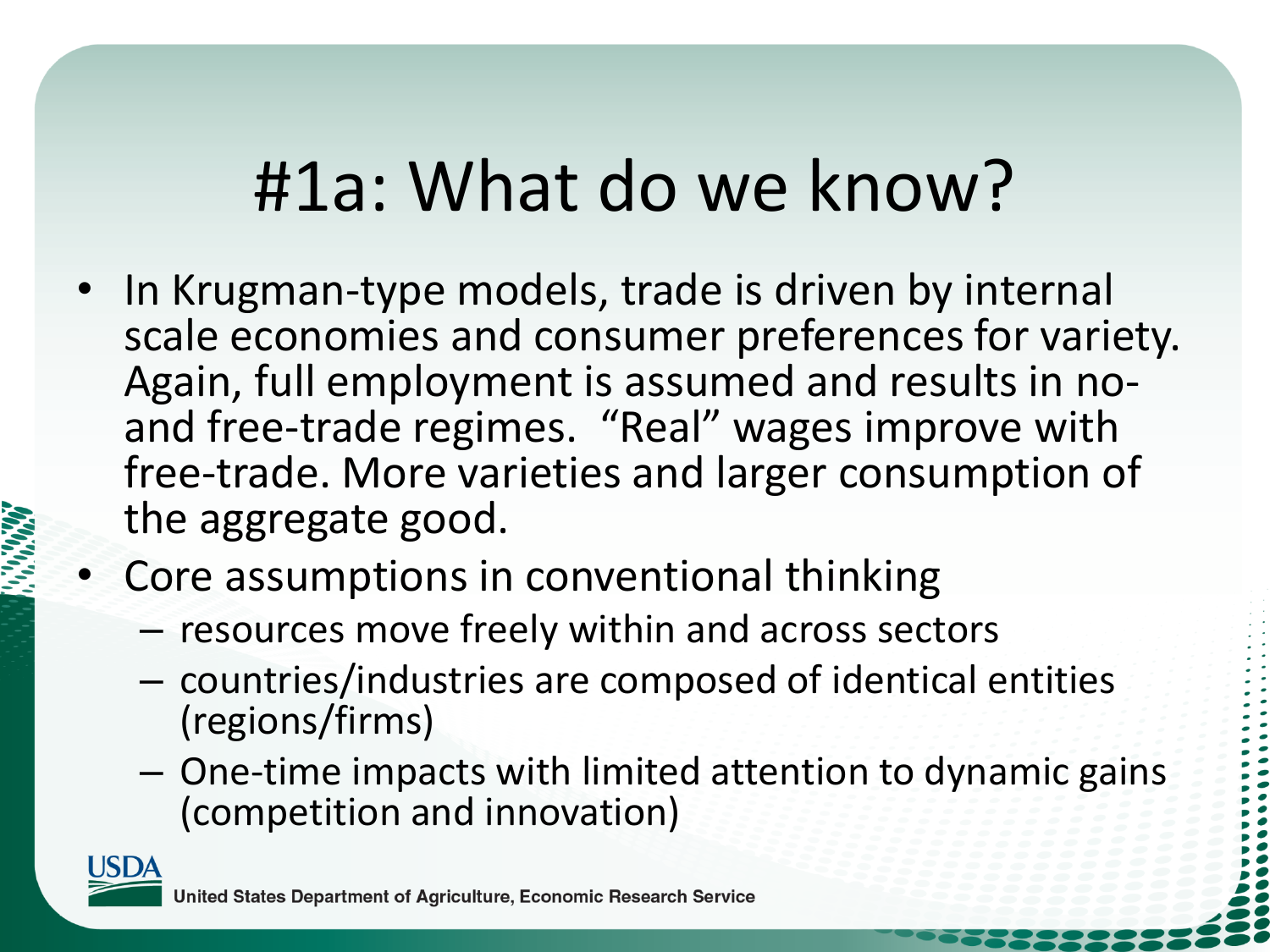## #1b: What we are learning?

- While productivity, factor endowments, scale economies and variety preferences are all sources of trade, identification of trade's winners and losers require attention to
	- Within sector or industry effects Melitz
		- Losers within an industry some firms die, while others enter or expand
		- Multi-product firms product extensive and intensive margins
	- Within country (i.e. regional) effects new economic geography (e.g. Krugman)
		- Which regions gain or lose firms and employment?
		- Impact on regional development outcomes: wages, quality of life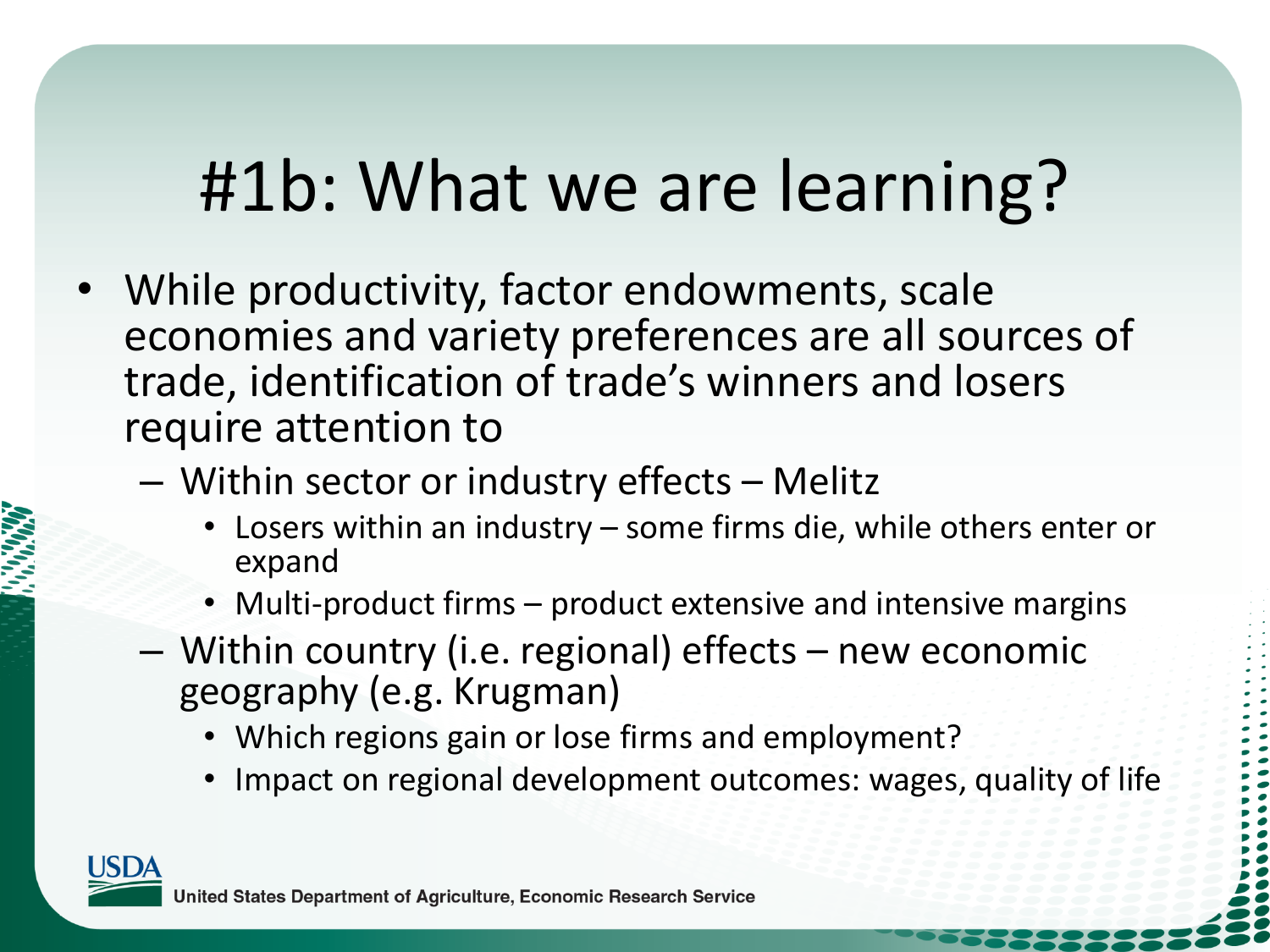### #1c: Where are we headed?

- We have the ability to go from national and sectoral outcomes to regional (within-country) outcomes following trade. However, we need to broaden the scope:
	- Short-term impact evaluation; missing are counterfactuals such as "what if no trade had occurred between U.S. and China (or India)?" and long-term assessment of consequences
	- full-employment models, hampering our ability to inform the critical question on trade and wages/employment (Head and Larch, JIE 2016)
	- Sectors and aggregates with little attention to supply chains, offshoring and break-up of production processes, and investment
- Hopeful that emerging advances in data, methods and computational capabilities can fill the gaps.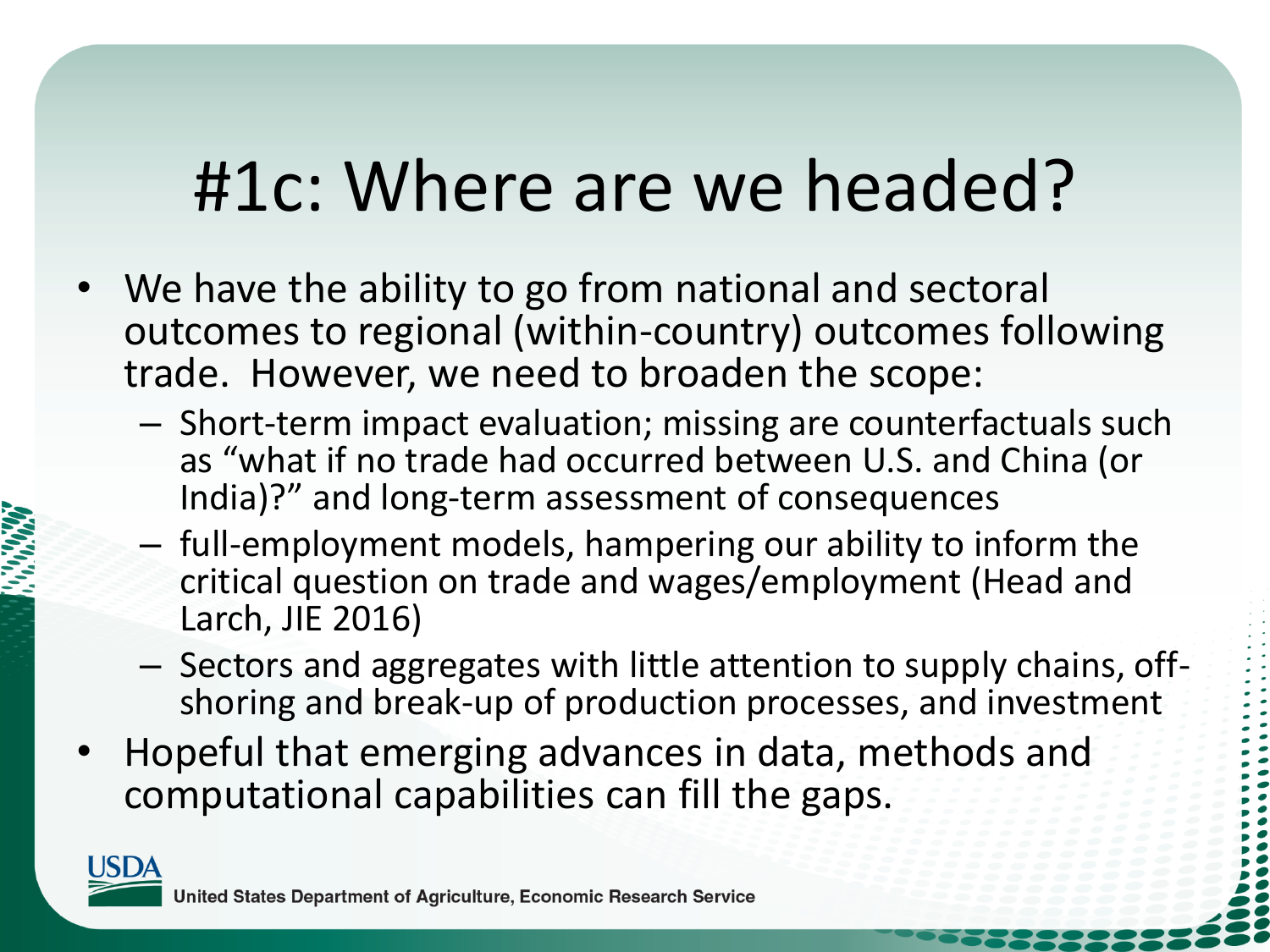## #2: Ensuring Gains Accrue and Losses are Mitigated?

- By focusing on gains from trade within a country (regions) and industry, we stand a better chance of trade reform:
	- You need votes in U.S. Congress or European or Indian parliament constituted by regional representatives.
	- Focus on resources specific to regions/industries and their cost of adjustment
		- safety nets that account for such adjustment costs
- Improve communication of trade outcomes
	- Role of technological change, skill upgrading
- Static policies reduce uncertainty, but need a balance between anticipated outcomes and lowering risk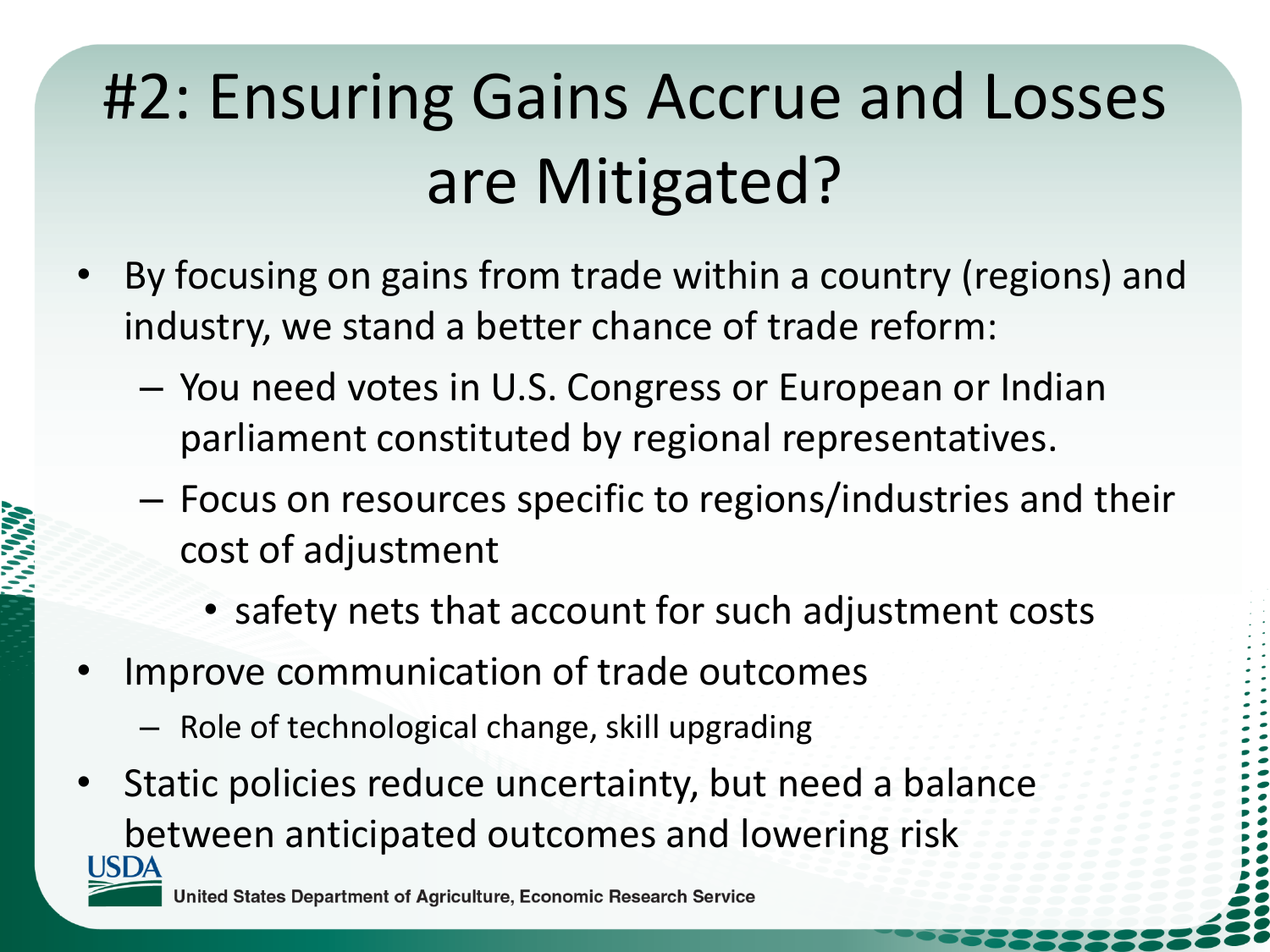### #2 Bilateral vs. multilateral agreements

- As we focus on within-country and –industry effects, opportunities may arise in the bilateral or multilateral context for trade reform:
	- A rich literature has explored the merits of bilateral vs. multilateral agreements and whether or not global reform can be achieved one pair at a time.
	- Bilateral agreements are more attractive
		- Can include TRIPs, TRIMs, offshoring and services
	- but, they cannot be beneficial without multilateral (WTO) disciplines, especially non-discrimination (aka MFN status) and reciprocity: Baldwin (2016)
	- Bilaterals require lot more human capital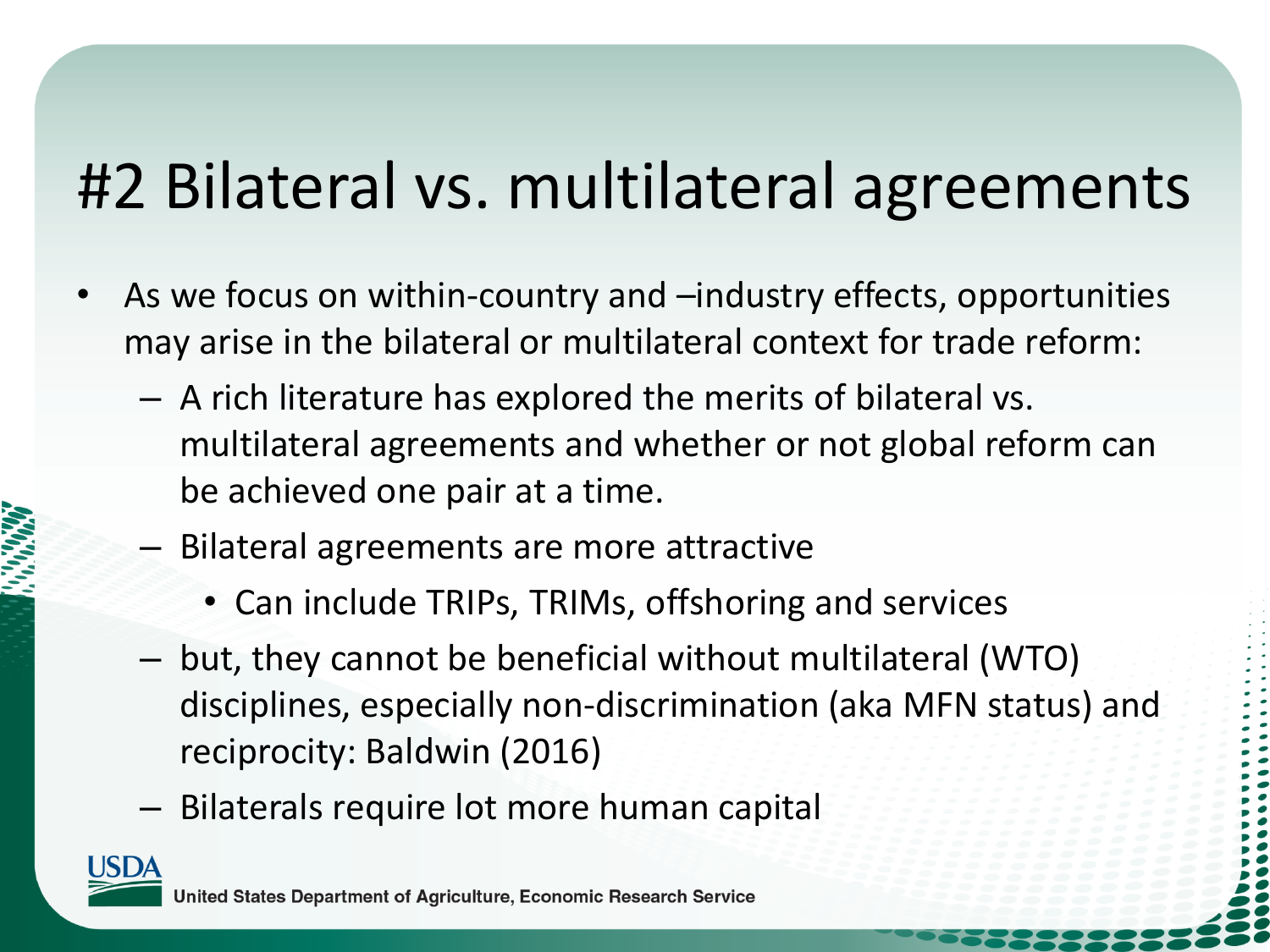### #3 An Example

• It is the job of researchers and policy analysts to investigate and effectively communicate gains from trade (globalization in general) for use in negotiations, drafting policies/agreements and evaluating impact.

– Hope to demonstrate it with the following example

- Market Impacts of China and India Meeting Biofuel Targets Using Traditional Feedstocks
	- By Beckman, Gooch, Gopinath and Landes
	- *Biomass and BioEnergy*, 2018, Volume 108, pp.258-264.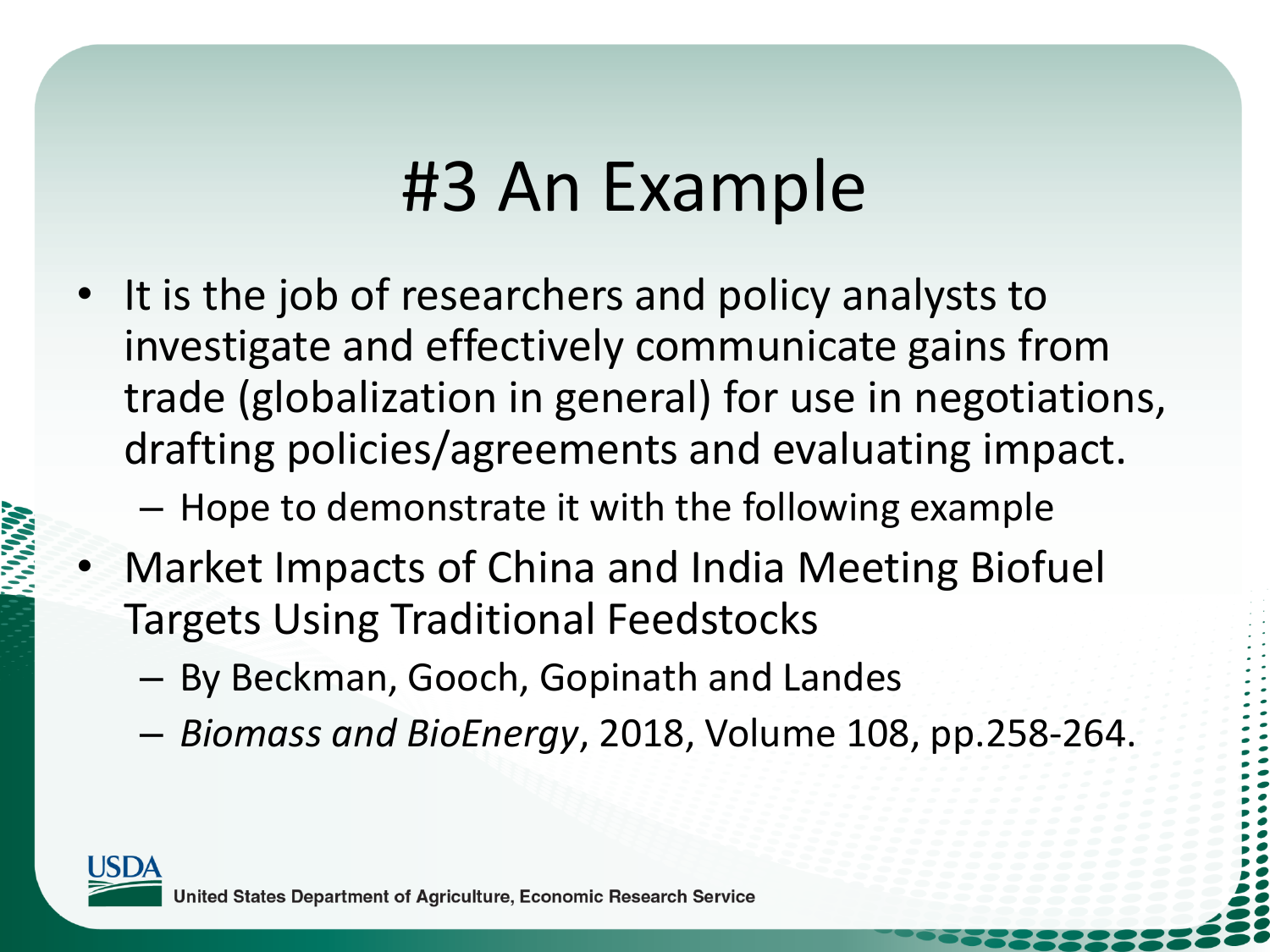### Context: Energy and GHG Emissions

- A major source of emissions is transportation: fossil fuels
- Alternative to fossil fuels: solar, wind, wave, geothermal
- Many require substantial upfront or fixed costs
- Short-term options include blending biofuel to fossil fuels
- Paris agreement: self-chosen targets include both short- and medium-term options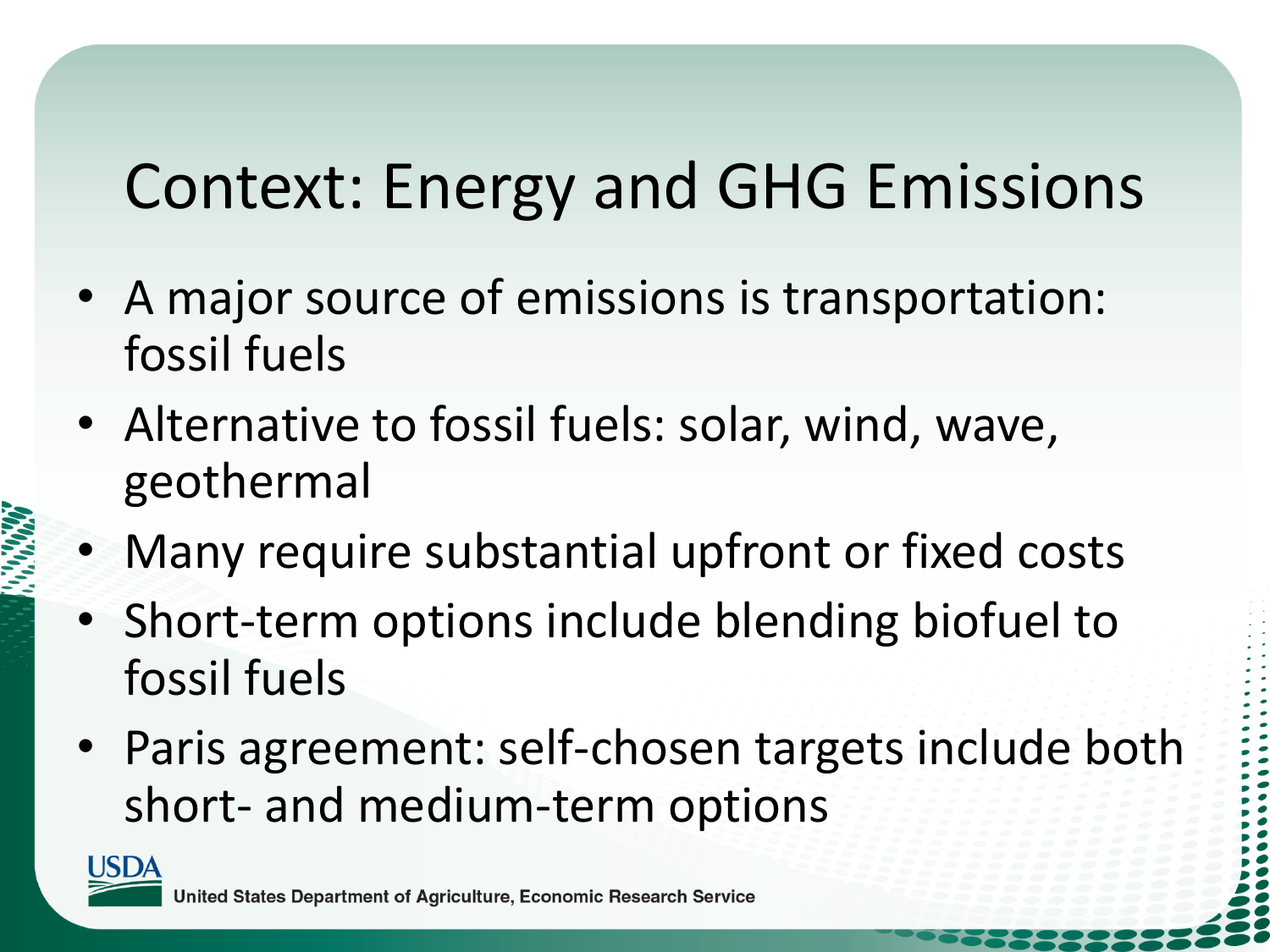# Context: China and India

- Large, fast-growing transport fleets and fuel demand
- Land and water resources are limited for massive expansion of feedstock production for biofuels
- Current regulations
	- little to no competition between food and biofuel feedstock production (China - no arable land for feedstock production; India - domestic production from molasses only)
	- Trade policies (tariffs, use limitations)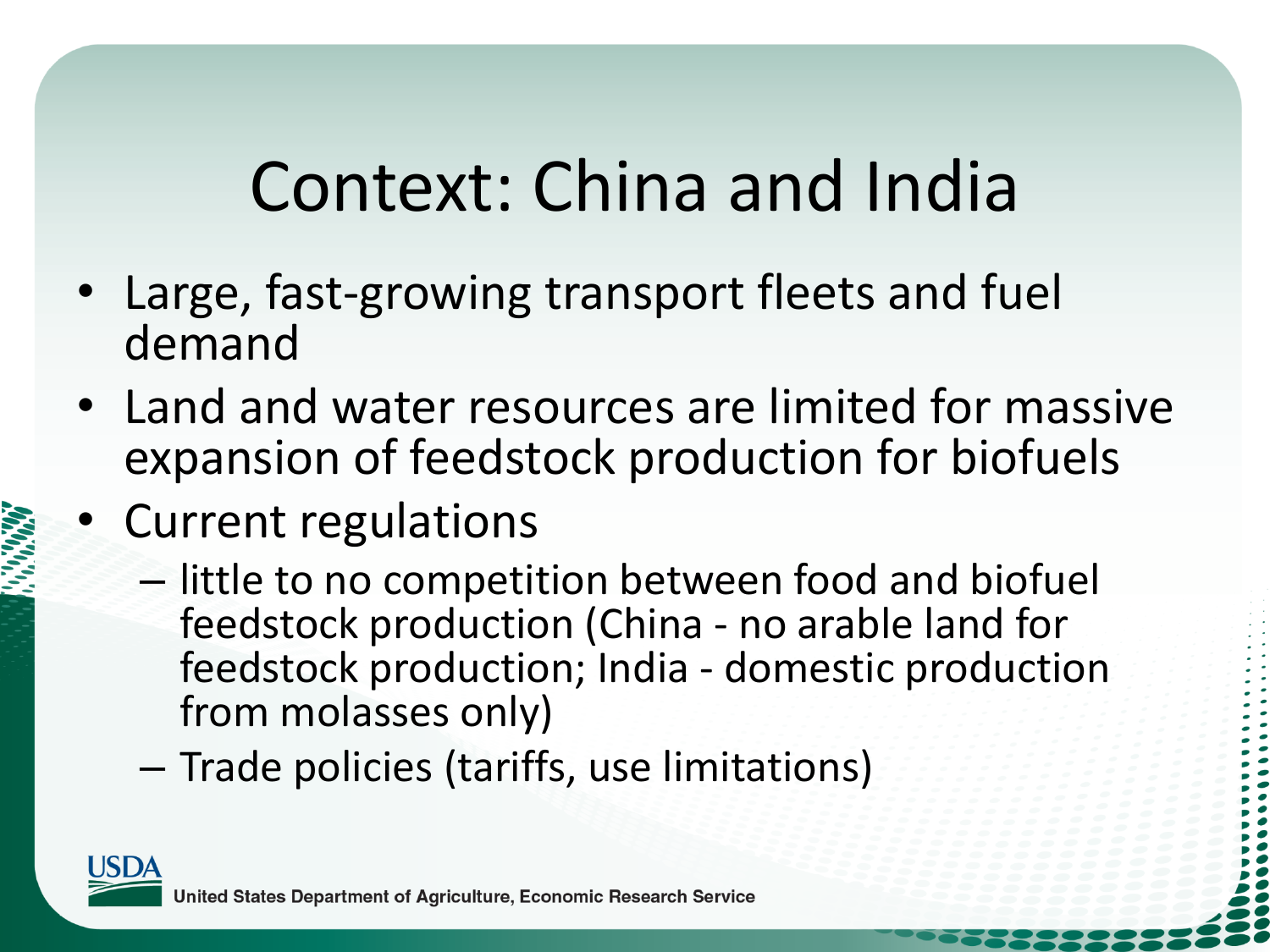# Recent Data on Biofuels: China and India

|                                      |       | <b>Biofuel</b>              | Actual blend<br>rate (2015) | Target<br>blend rate | 2011 biofuel<br>production (dam3) | 2015 biofuel<br>production (dam3) | Target biofuel<br>consumption (dam3) | Additional biofuel to<br>meet target (dam3) | Tariff, value added tax,<br>consumption tax |
|--------------------------------------|-------|-----------------------------|-----------------------------|----------------------|-----------------------------------|-----------------------------------|--------------------------------------|---------------------------------------------|---------------------------------------------|
| <b><i><u><b>Property</b></u></i></b> | China | Ethanol<br><b>Biodiesel</b> | 2.60%<br>$0.10\%$           | 10%<br>2%            | 2567<br>220                       | 3078<br>511                       | 19,329<br>3350                       | 15,541<br>1580                              | 40%, 17%, 5%<br>6.5%, 17%, 5%               |
|                                      | India | Ethanol<br><b>Biodiesel</b> | 2.30%<br>0.08%              | 10%<br>20%           | 360<br>30                         | 669<br>121                        | 5039<br>16,826                       | 2995<br>16,641                              | 26.42%<br>26.42%                            |

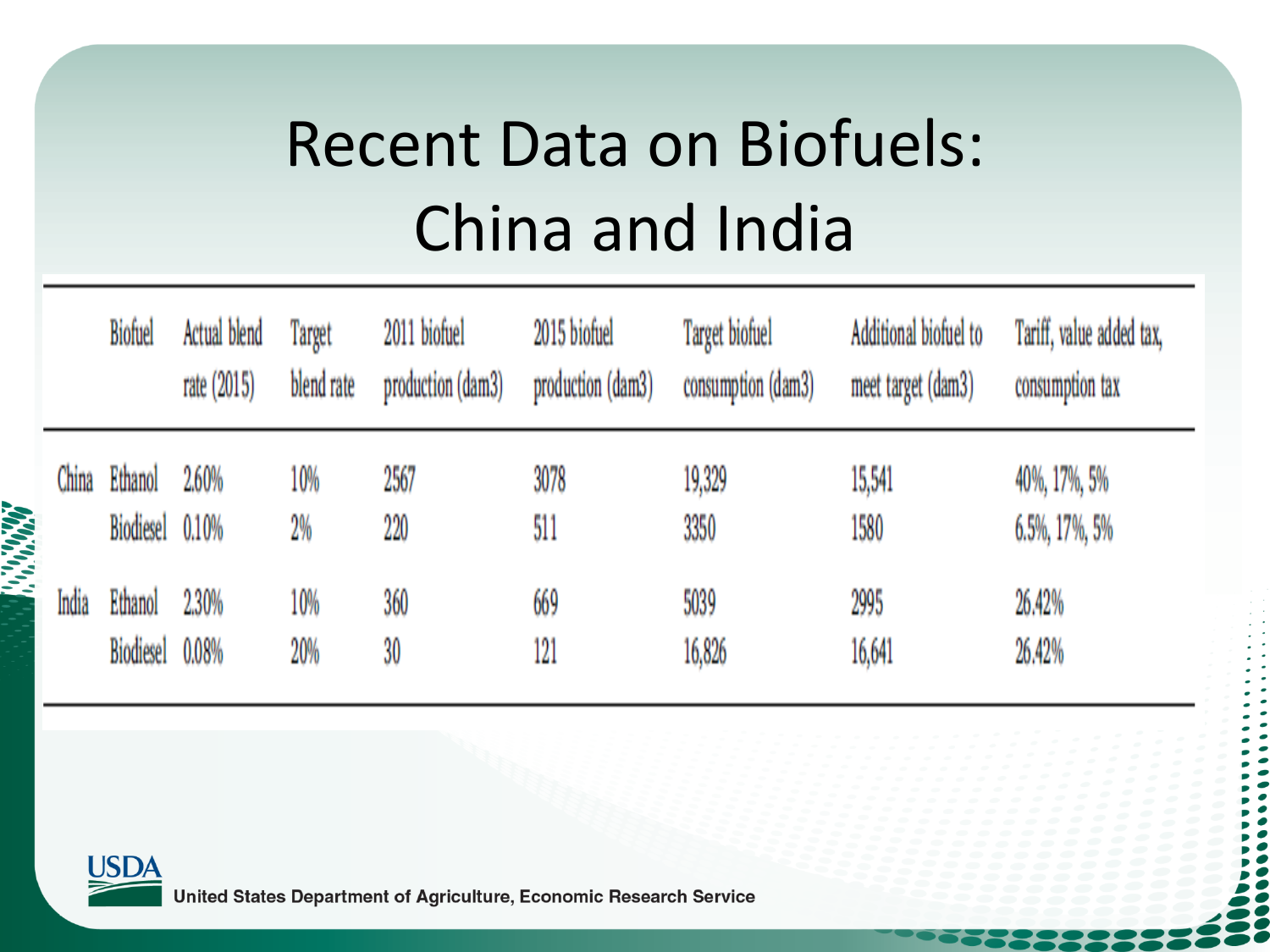# A CGE Model

- GTAP-Energy model with 2011 baseline
- Calibrated to 2020
- Consider four scenarios to achieve blending targets
	- Status quo
	- Eliminate domestic regulations
	- Alternative feedstocks (short-term again!)
	- Trade policy change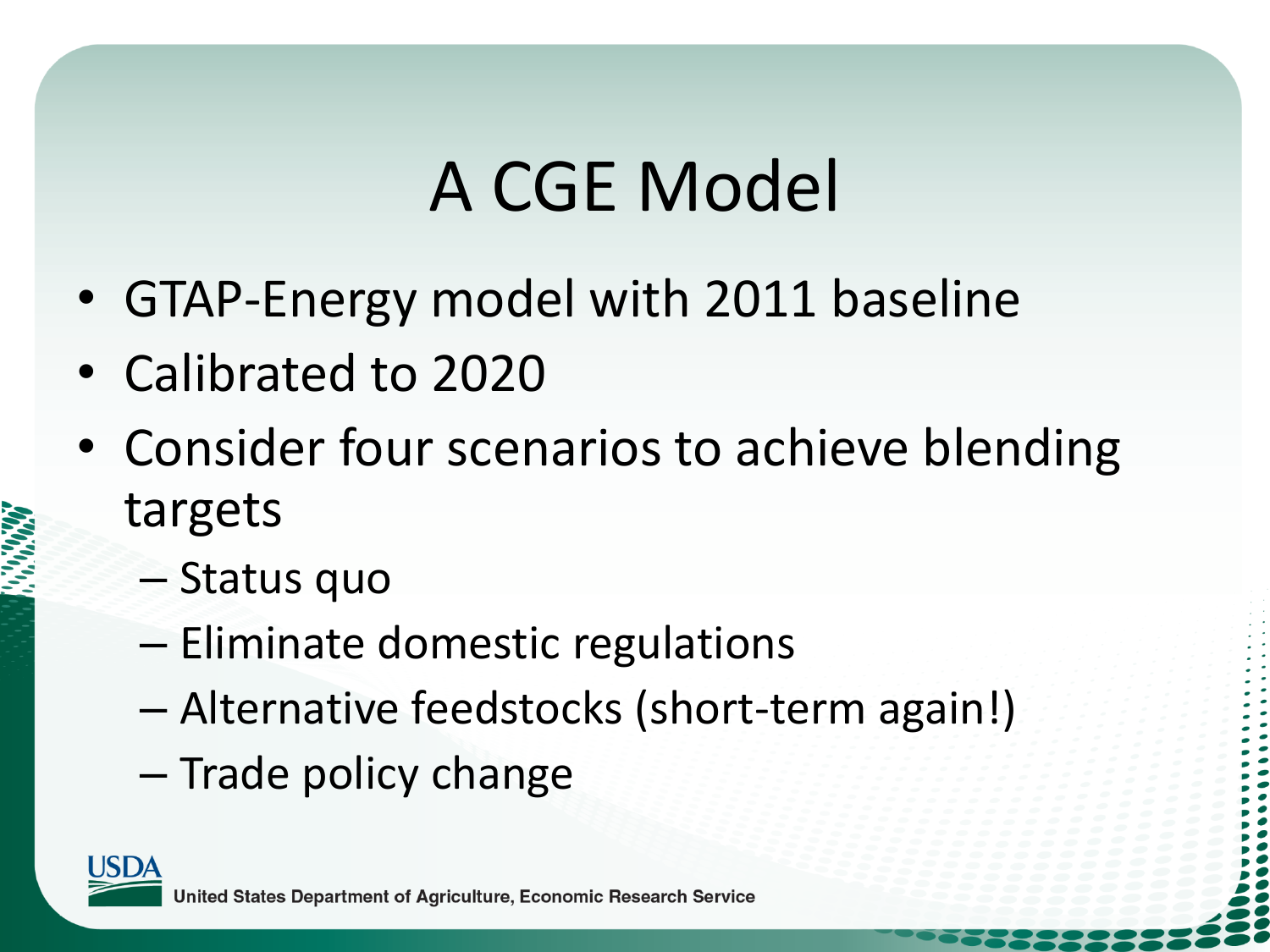# Results

- Scenario 1: status quo but meet blending targets
	- Production needs to increase dramatically (grains 20% in China; vegetable oil by 156% in India)
	- Significant price increases for food commodities
	- Trade volumes increase due to displacement
- Scenario 2: remove domestic regulations
	- Similar to scenario 1 (ethanol has the largest impact on China and biodiesel on India)
	- Sugarcane production is largely irrigated. Without additional water resource, relaxing the restriction on sugar juice uses doesn't significantly alter the outcomes

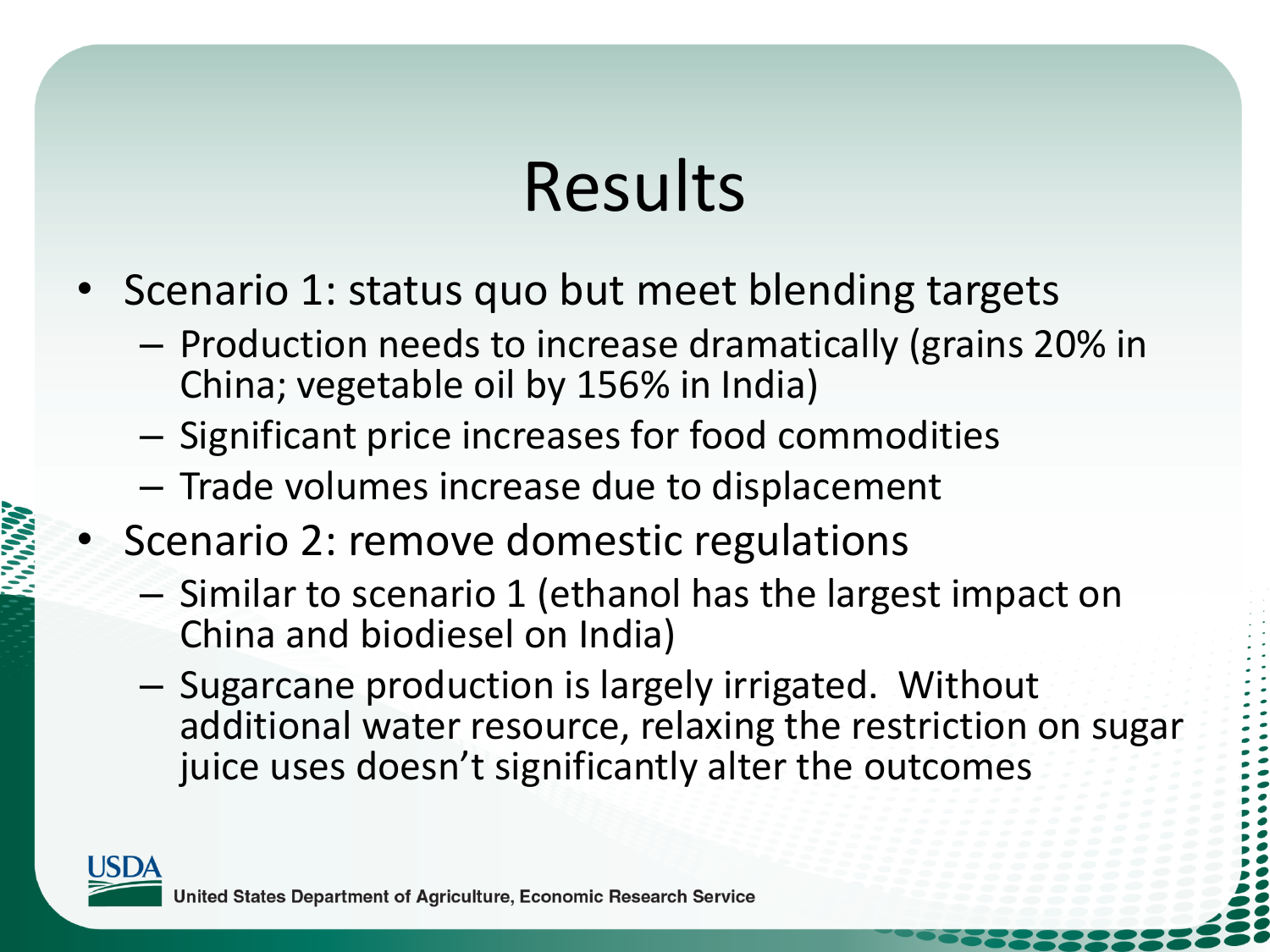# Results (contd.)

- Scenario 3: alternative feedstocks
	- We are years away from  $2^{nd}$  and  $3^{rd}$  generation feedstock technology
	- Wasted cooking oil for biodiesel? (Moldy) Stockpiles of maize in China?
	- China made substantial progress, but prohibitive costs and sale limitations have slowed down this prospect
		- Good use of rotting grain stocks!
	- India
		- Lowers vegetable oil production increases to 80 percent
		- Major challenges in implementing this strategy!
		- Positive health externalities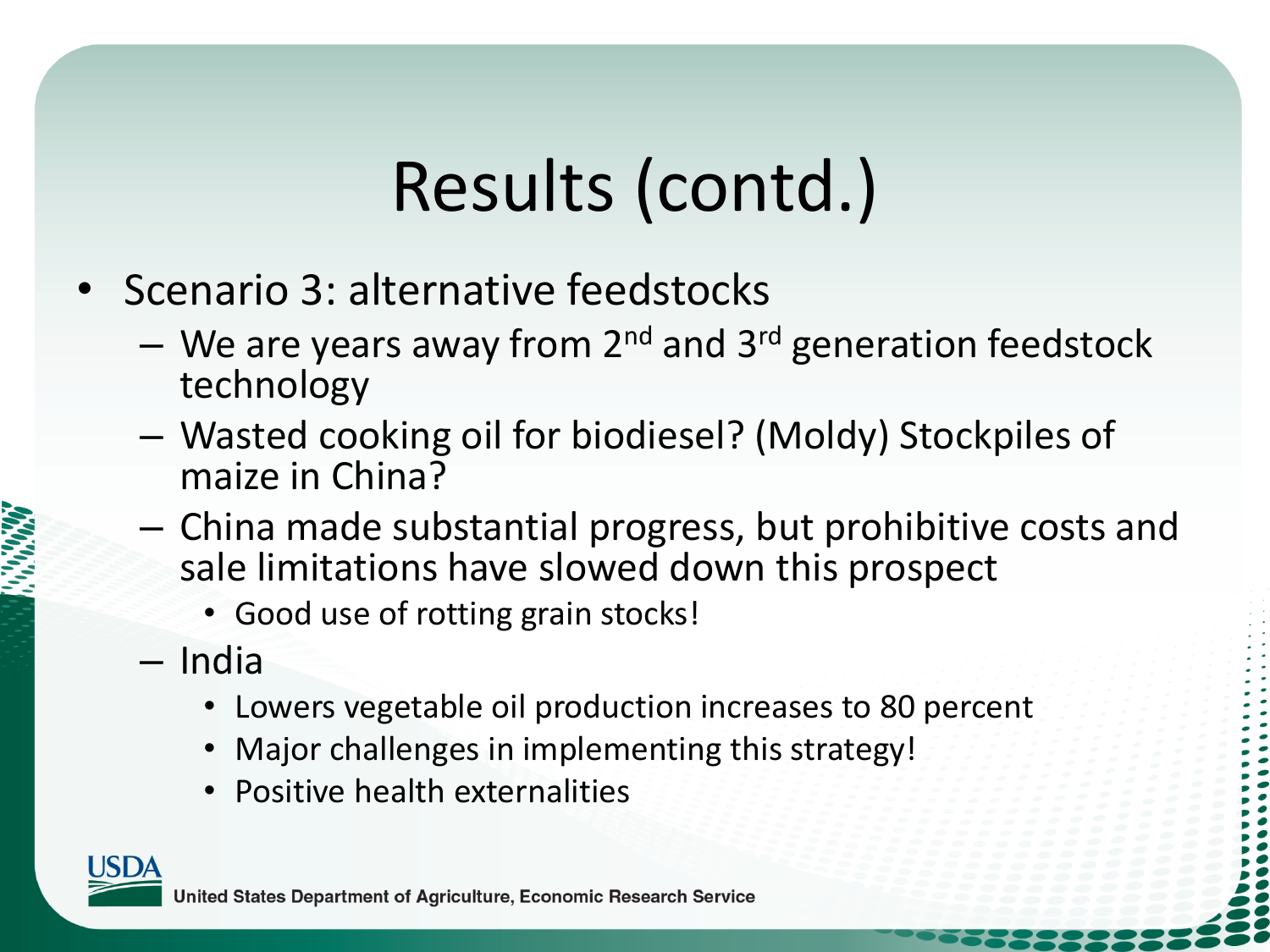### Scenario 4

- Scenarios 1-3 rely on domestic resources, which are severely constrained (more land, water and labor in rural areas?)
	- Continue to stress physical and economic environments (negative externalities)
- How about a trade scenario?
	- What if we lowered import tariffs and regulations?
	- Turns out, as expected, we don't have to produce as much feedstocks as required in scenarios 1-3. Also, prices of food commodities don't go up as much as in scenarios 1-3.

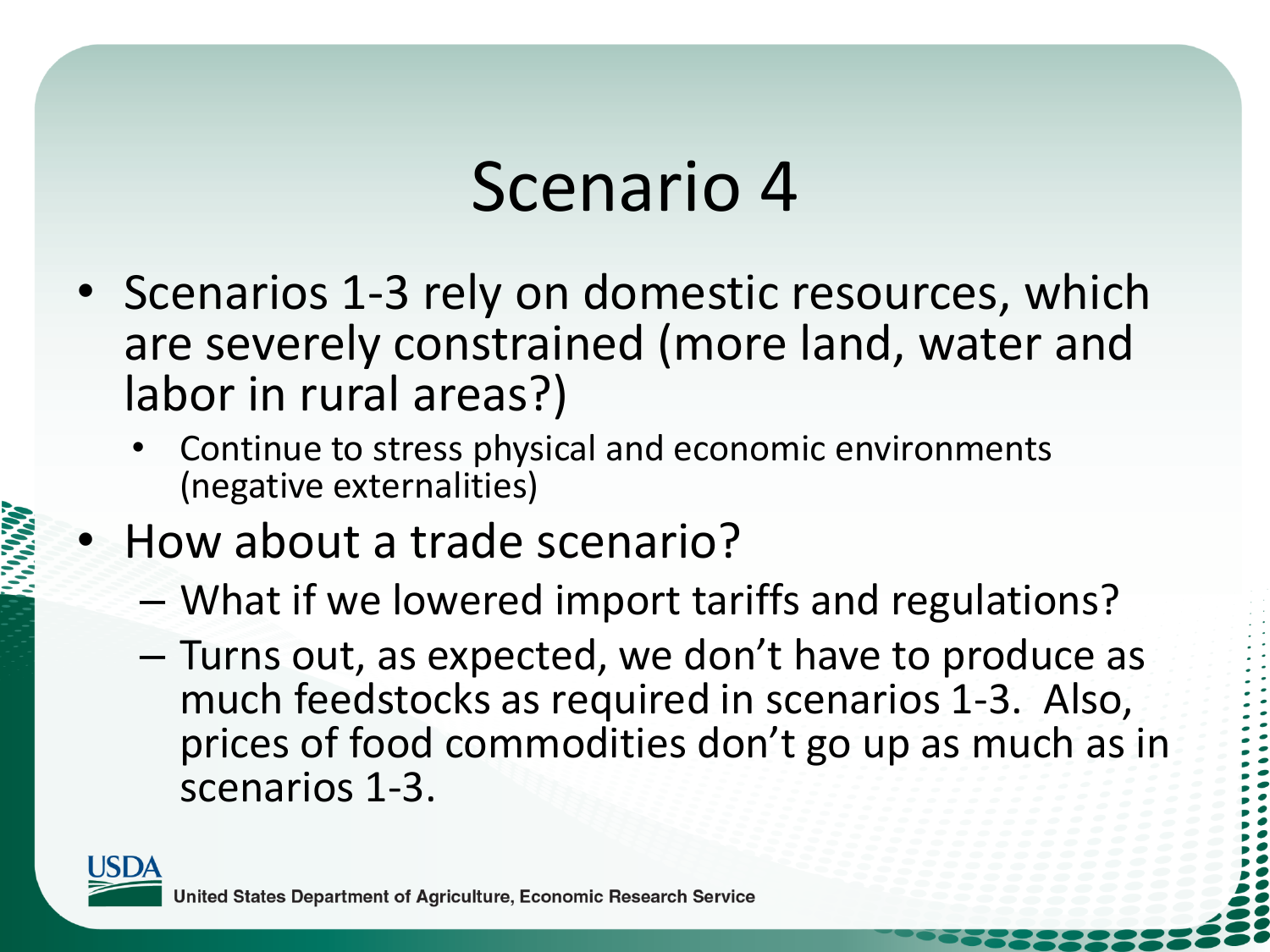# Win-Win Strategies?

- Foreign investment and trade in biofuels as well as tapping wasted cooking oil
	- Lower emissions (mitigate cancer/type II diabetes incidence) and improve quality of life
	- Biofuels are blended at point of use (cities)
		- Foreign investment in blending infrastructure can create jobs
		- Domestic industry adversely affected? Some upstream or downstream segments?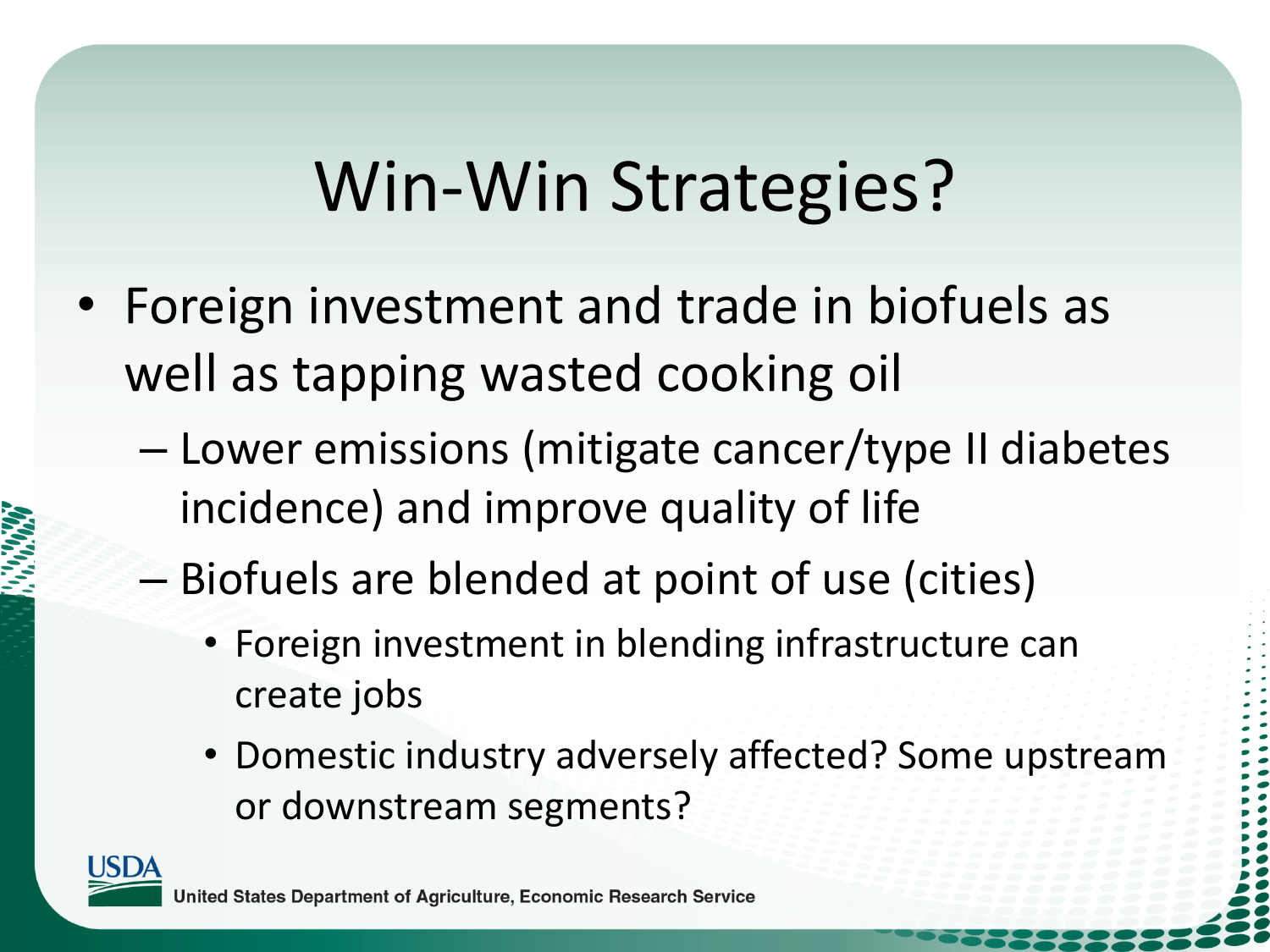Contents lists available at [ScienceDirect](http://www.sciencedirect.com/science/journal/09619534)







journal homepage: [www.elsevier.com/locate/biombioe](https://www.elsevier.com/locate/biombioe)

Research paper

### Market impacts of China and India meeting biofuel targets using traditional feedstocks☆



### Jayson Beckman<sup>[∗](#page-17-0)</sup>, Elizabeth Gooch, Munisamy Gopinath, Maurice Landes

Economic Research Service, U.S. Department of Agriculture, United States

| ARTICLE INFO                                                        | ABSTRACT                                                                                                                                                                                                                                                                                                                                                                                                                                                                                                                                                                                                                                                                                                                                                                                                                                                                                                                                                                                                                                                                                                                                                                                                                                                                                                                                                                                                                                                                                                                                                     |
|---------------------------------------------------------------------|--------------------------------------------------------------------------------------------------------------------------------------------------------------------------------------------------------------------------------------------------------------------------------------------------------------------------------------------------------------------------------------------------------------------------------------------------------------------------------------------------------------------------------------------------------------------------------------------------------------------------------------------------------------------------------------------------------------------------------------------------------------------------------------------------------------------------------------------------------------------------------------------------------------------------------------------------------------------------------------------------------------------------------------------------------------------------------------------------------------------------------------------------------------------------------------------------------------------------------------------------------------------------------------------------------------------------------------------------------------------------------------------------------------------------------------------------------------------------------------------------------------------------------------------------------------|
| Keywords:<br>CGE<br>India<br>China<br>Trade<br>Ethanol<br>Biodiesel | Biofuel production has largely occurred in Brazil, the European Union (EU), and the United States (U.S.), but<br>several other countries have articulated large biofuel targets. Among them, China and India stand out with large<br>populations, with a prominent food versus fuel debate. Recent research has recognized the importance of bio-<br>fuels in replacing traditional transportation fuels in these two countries; but such work has largely considered<br>unconventional pathways such as lignocellulosic feedstocks. This work takes a more straight-forward approach,<br>using a computable general equilibrium (CGE) model to estimate the market impacts of achieving biofuel targets<br>in 2020. Along with projections in food and fuel demand to 2020, we also consider several options in meeting<br>biofuel targets. China's biofuel policy focuses on ethanol, and the result of meeting a 10 percent ethanol blend<br>target, along with food and feed demand, is an increase in coarse grain production of 19 percent. India's largest<br>potential biofuel component is biodiesel, where reaching a 20 percent target would entail a triple-digit increase<br>in vegetable oil production. Results indicate that these impacts could be somewhat mediated if biofuel trade<br>access is increased; in addition, utilizing stockpiled grain in China, or implementation of an effective waste<br>cooking oil collection-to-biodiesel program in either country could substantially reduce agricultural feedstock<br>requirements. |

### 1. Introduction

Biofuels produced from lignocellulosic feedstocks, i.e., non-food/ feed sources, remains the ultimate goal of providing green energy; however, the economic feasibility of large-scale production of such feedstocks remains a significant challenge. In the near future, biofuels produced from feedstocks that compete with other food and feed uses remains the only viable option. Countries have signaled in their intended national determined contributions (INDC) that biofuels are an option to reduce greenhouse gas (GHG) emissions from transportation. However, a collision between the fuel and food/feed demand satisfaction is highly likely for some of the countries of the Paris Agreement.

China and India are two key 'food versus fuel' examples, where ambitious biofuel targets collide with the need to feed over a billion people each. In addition, both countries have rapidly expanding fuel fleets, with projections for transport fuels doubling for India by 2026 [\[1\].](#page-23-0) However, biofuel production growth has been slow, both countries have actual biofuel blend rates of less than 2 percent. One reason for the slow growth in biofuel production is that they both have rules to limit competition with food uses. For example, China has removed policy

support for grain-based ethanol, mandating that biofuel feedstocks not compete with feedstocks intended for human or animal consumption [\[2\].](#page-23-1) India restricts feedstock use for biofuels, such as prohibiting the use of sugar-cane juice for ethanol production. The pledges made by China and India in the Paris Agreement could, however, push them to focus more on biofuel strategies. China [\[3\]](#page-23-2) notes that they will proactively develop bioenergy. India's INDC [\[4\]](#page-23-3) notes the national policy on biofuels is a 20 percent blending rate for both biodiesel and ethanol.

Some studies have explored unconventional ways (i.e., lignocellulosic ethanol or feedstocks grown on marginal land) for these countries to meet their targets. Wang and Shi [\[5\]](#page-23-4) investigate the optimal utilization of marginal land for biofuels in a province in China; Qui et al. [\[6\]](#page-23-5) provides information on the feasibility and geographical location of lignocellulosic feedstocks in China. For India, Sasmal et al. [\[7\]](#page-23-6) considered the potential of non-conventional biomass in North-East India; Lavanya et al. [\[8\]](#page-23-7) conducted a study to identify high yielding castor that could be used for biodiesel. The scope of these newer opportunities to help meet biofuel target of these two countries remains limited, similar to the situation in Brazil, EU and U.S. Moreover, few studies have examined how meeting 2020 targets with unconventional

E-mail address: [Jbeckman@ers.usda.gov](mailto:Jbeckman@ers.usda.gov) (J. Beckman).

<https://doi.org/10.1016/j.biombioe.2017.11.018>

Received 18 February 2017; Received in revised form 18 November 2017; Accepted 22 November 2017 0961-9534/ Published by Elsevier Ltd.

<span id="page-17-0"></span> $\star$  The views expressed here are solely the authors' and do not necessarily reflect USDA or ERS.  $^{*}$  Corresponding author.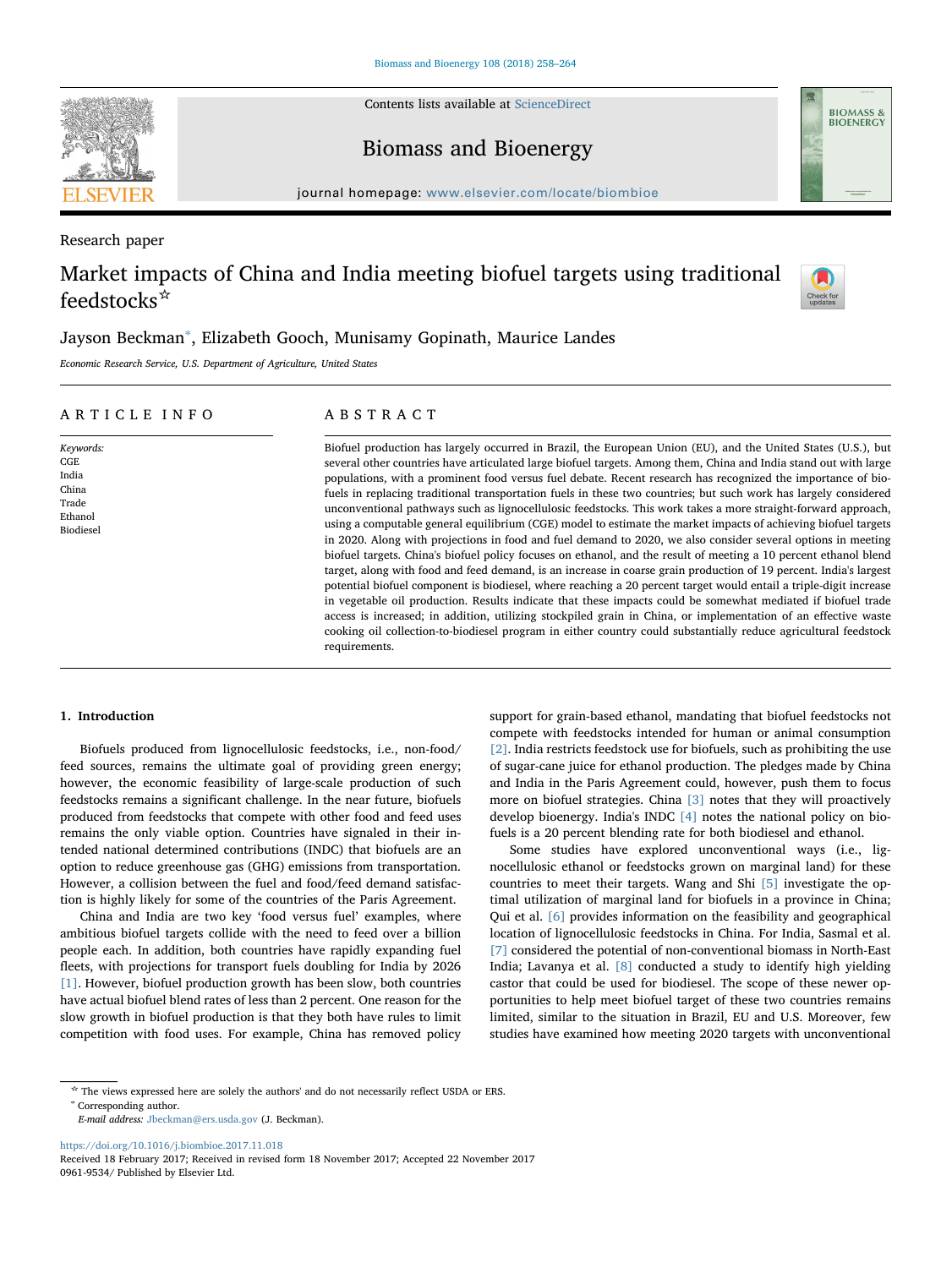and/or traditional feedstocks will impact domestic and global food and feed markets. In addition to the desire to lower GHG emissions, the rules limiting competition between food and fuel uses, and limited infrastructure for lignocellulosic feedstocks raise serious doubts on these countries ability to achieve targets pledged under the Paris agreement.

In this study, we use a computable general equilibrium (CGE) model to analyze each country meeting their biofuel targets, focusing on commodity price impacts for domestic and global consumers, as well as shifts in global trade patterns. An examination of each countries' biofuel production, feedstocks used, and trade provides information on additional options to meet their targets. These are grouped into four categories: reconsidering restrictions on ethanol feedstocks, an expansion of ethanol feedstocks, an expansion of biodiesel feedstocks, and a reduction in trade barriers. The market impacts of each scenario are very large and the size of the adjustments to supply, demand, and prices is well outside the range of the historical data; thus, the focus here is on changes in magnitude across scenarios to help evaluate the feasibility of the adjustments that may be needed to meet the policy targets.

### 2. Background

With tremendous growth in production, biofuels have become a major source of energy in several countries. Major producers include Brazil, the EU, and U.S., however, each of these regions have reduced their mandates at some point in the last five years [\[9\].](#page-23-8) As such, other countries might be good candidates to provide future growth. Because of the amount of transportation fuels they consume, the biofuel targets set out by China and India are two of the more interesting cases. In addition, having the largest and second-largest populations makes the food versus fuel argument a relevant theme in their energy policy.

### 2.1. China

China is currently the third largest producer of ethanol in the world; in addition, biofuels are a part of China's long run energy plan. However, policies encouraging or mandating the production of biofuels frequently change. In early 2000, China implemented an ethanol program in response to abundant grain supplies [\[2\]](#page-23-1). However, the rapid increase in commodity prices (and commodity price volatility) in 2007 and 2011 triggered several changes to the biofuel program. For example, policy now dictates that biofuel production should not use crops intended for human or animal consumption. As part of their 12th Five Year plan (FYP), which ended in 2015, China set a target of producing 4.5 hm3 of ethanol and 1.1 hm3 of biodiesel; however, only the biodiesel target was reached. China's 13th FYP (2016–2021) increases those targets. By 2020, China targets the production of 6.3 hm3 of ethanol and 2.3 hm3 of biodiesel annually. These targets imply a 100 percent expansion of its production capacity of ethanol over the five years and even larger development of biodiesel production [\[2\].](#page-23-1)

### <span id="page-18-1"></span>2.1.1. Ethanol

Although China has not met its ethanol production target, production has increased from 1.7 hm3 in 2006 to 3.7 hm3 in 2015 [\(Fig. 1](#page-18-0)). There are three avenues through which this expansion took place: (1) more refineries, (2) of these refineries, a number of the new ones were 1.5 generation (non-grain based feedstocks) and 2nd generation (lignocellulosic) technologies which received subsidies, and (3) each refinery increased their operating capacity. The driver of this increased production was increased demand [\[2\]](#page-23-1). Ethanol blend targets have increased in 2016, though a national mandate has yet to be implemented. As of 2016, a total of 10 provinces and a number of municipalities use E10 blending zones which is up from 6 provinces since 2015. During late 2015 to the middle of 2016, the largest fuel consumption regions were Guangdong, Jiangsu, and Hainan provinces and Beijing and Tianjin cities [\[2\].](#page-23-1)

Although China has tried to move away from using feedstocks that

<span id="page-18-0"></span>

Fig. 1. China biofuel production and consumption. Source: [\[2\].](#page-23-1)

could compete for food uses, corn and wheat remain the largest input sources for ethanol [\(Table 1\)](#page-19-0). Combined, the two feedstocks accounted for 80 percent of ethanol inputs in 2015. The supply of Chinese corn, however, is exposed to a number of regulations and current events. Corn destined for fuel production cannot be grown on arable land; therefore, the corn used in ethanol production has been limited to the harvest from marginal lands within China. In 2014, China began to import ethanol for the first time. Imports were cheaper than domestically produced ethanol in 2015 (470  $\frac{1}{3}$  m<sup>3</sup> versus 620  $\frac{1}{3}$  per m<sup>3</sup>). Imported ethanol is primarily used for fuel and is monitored by the government. With the pending increase in domestic demand for ethanol, increased imports may become inevitable [\[10\]](#page-23-9). For the work here, we only consider China's use of current, 1st generation feedstocks.

### 2.1.2. Biodiesel

Between 2010 and 2014, Chinese biodiesel production grew around 16 percent spurred by fiscal incentives and the crackdown of the illegal use of waste cooking oil for human consumption. Production reached around 1.1 hm3 in 2014 before it collapsed by more than 50 percent in 2015 [\(Fig. 1](#page-18-0)) due to consumer complaints over fuel quality and a decision by oil companies to curtail purchase of used cooking oil [\[2\]](#page-23-1).

By 2015, nearly all biodiesel was made from waste cooking oil. However, in 2015, the two major Chinese oil companies, Sinopec and CNOOC, stopped buying biodiesel for two reasons: (1) the biodiesel is of poor quality and (2) it has a high cost. Because of the withdrawal of the main consumers of biodiesel, producers of biodiesel have also withdrawn from the marketplace [\[11\]](#page-23-10). Capacity is estimated to be at 3.8 hm3; however, the utilization rate is 27 percent due to the lack of large scale collection channels for waste cooking oil. By the end of 2015, there are only 31 biodiesel plants leftover from the peak of 84 in 2008, but more than one third of these 31 producers have either ceased production or operate well under capacity. Part of the difficulty in expanding biodiesel production in China is that state owned oil companies block biodiesel from being sold to most consumers. As a result most biodiesel is sold at private gas stations in small cities or in the country side [\[2\]](#page-23-1). Since 2012, China has imported biodiesel to help meet domestic consumption, almost all these imports have been from Indonesia. These imports were substantial in 2013 and 2014 (note the difference in production and consumption in [Fig. 1\)](#page-18-0); however, 2015 imports were small. Biodiesel is only approved for fuel use in select cities [\[2\].](#page-23-1)

### 2.2. India

The Government of India (GOI) proposes to reduce its dependence on crude oil imports by ten percentage points in several ways: increasing domestic output; promoting energy efficiency and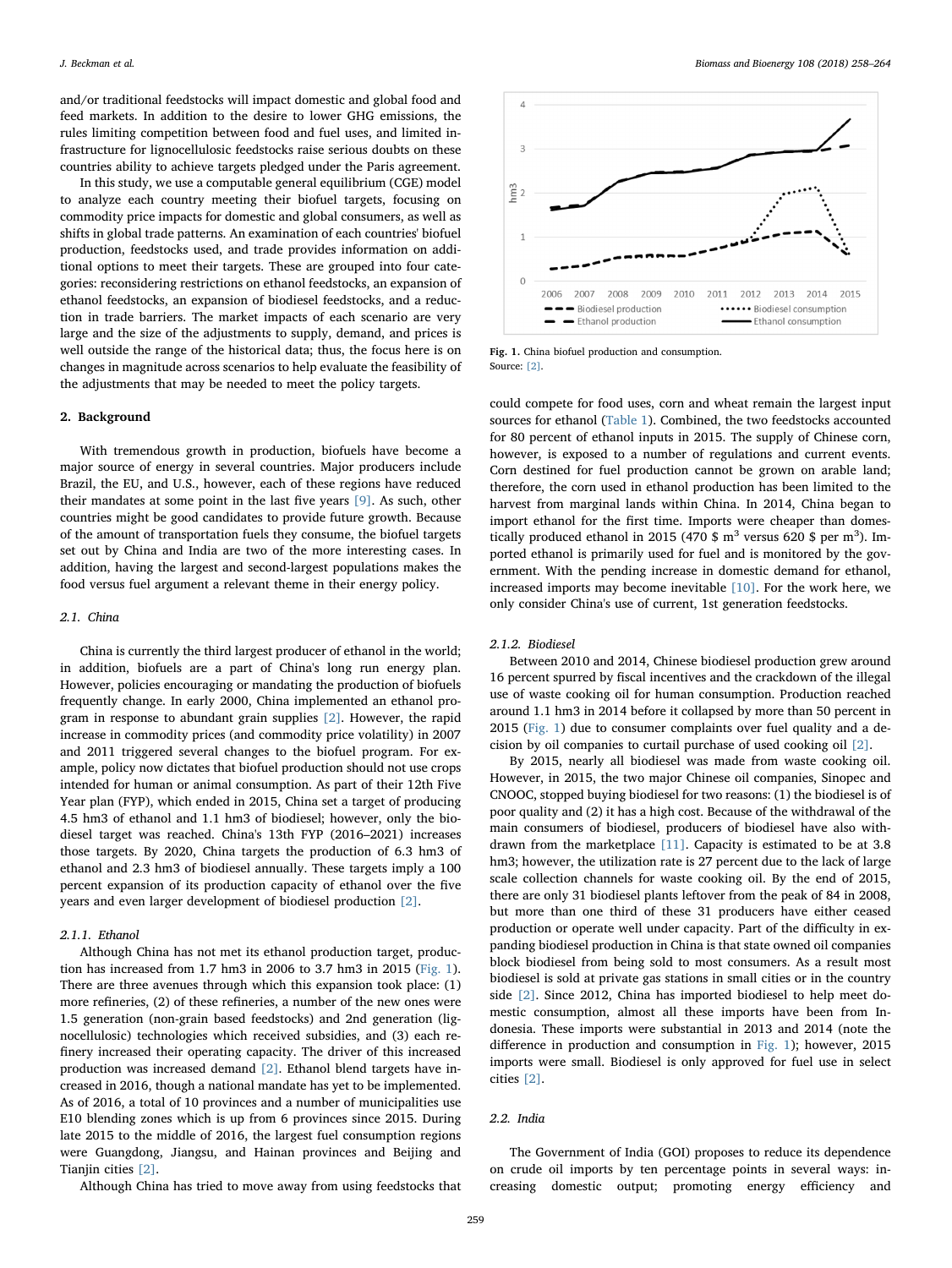### <span id="page-19-0"></span>Table 1

Annual feedstocks for China and India biofuel production. Source: [\[1\]](#page-23-0) and [\[2\]](#page-23-1).

| Feedstocks (1000 Gg) |             | 2006         | 2007         | 2008         | 2009 | 2010         | 2011         | 2012         | 2013         | 2014 | 2015 |
|----------------------|-------------|--------------|--------------|--------------|------|--------------|--------------|--------------|--------------|------|------|
| China                | Ethanol     |              |              |              |      |              |              |              |              |      |      |
|                      | Corn        | 3233         | 3385         | 3608         | 3614 | 3641         | 3645         | 3563         | 3389         | 3381 | 3570 |
|                      | Wheat       | 1050         | 1050         | 1050         | 1050 | 1050         | 1050         | 1050         | 1050         | 1050 | 1050 |
|                      | Sorghum     | $\mathbf{0}$ | $\mathbf{0}$ | $\mathbf{0}$ | 0    | $\mathbf{0}$ | $\mathbf{0}$ | $\mathbf{0}$ | $\mathbf{0}$ | 90   | 360  |
|                      | Cassava     | $\mathbf{0}$ | $\mathbf{0}$ | 364          | 467  | 392          | 336          | 336          | 392          | 504  | 504  |
|                      | Corn cobs   | 0            | $\bf{0}$     | $\bf{0}$     | 0    | 0            | $\bf{0}$     | $\bf{0}$     | 240          | 250  | 260  |
|                      | Biodiesel   |              |              |              |      |              |              |              |              |      |      |
|                      | <b>WCO</b>  | 267          | 344          | 522          | 578  | 556          | 722          | 889          | 1055         | 1108 | 512  |
| India                | Ethanol     |              |              |              |      |              |              |              |              |      |      |
|                      | Molasses    |              |              |              | 417  | 208          | 1521         | 1271         | 1592         | 1458 | 2854 |
|                      | Biodiesel   |              |              |              |      |              |              |              |              |      |      |
|                      | <b>WCO</b>  |              |              |              | 35   | 38           | 42           | 48           | 50           | 55   | 60   |
|                      | Animal fats |              |              |              | 3    | 6            | 6            | 7            | 7            | 6    | 5    |
|                      | Other oils  |              |              |              | 30   | 50           | 58           | 60           | 65           | 65   | 70   |
|                      |             |              |              |              |      |              |              |              |              |      |      |

Note: WCO is waste cooking oil.

conservation; and encouraging greater use of alternative fuels [\[4\]](#page-23-3). However, most of their efforts to increase biofuel production have not panned out. Ethanol consumption has increased, but biodiesel consumption has rested on the hopes of using industrial vegetable oils.

### 2.2.1. Ethanol

India's ethanol program currently "mandates" a 5 percent blend rate for gasoline, with the Government considering an increase to 10 percent. Actual blending has never reached the targeted rate because of inadequate domestic supplies, inadequate price incentives for ethanol producers and blenders, and a requirement that fuel ethanol, as opposed to ethanol destined for industrial or chemical use, be supplied from domestic sources. In 2015, India produced 2.1 hm3 of ethanol, with 609 dam3 used for fuel (the rest was used for industrial purposes), for a blending rate of about 2 percent of total gasoline consumption. This was an increase from an average of 344 dam3 during 2012-14 ([Fig. 2\)](#page-19-1), resulting in increased demand for ethanol imports for nonfuel uses. Ethanol imports, which are subject to a 2.5 percent tariff, reached 450 dam3 in 2015 [\[1\].](#page-23-0) India exports relatively small amounts of ethanol.

India's ethanol is produced almost exclusively from molasses that is a co-product of domestically produced cane sugar, of which India is the second largest global producer (after Brazil) and a variable net trader. Production of molasses and ethanol are linked closely to production of sugarcane, which is cyclical. Cycles are created primarily by price support policies for sugarcane that require sugar mills to pay growers based on costs of production rather than price conditions in the sugar and byproduct markets [\[13\].](#page-23-11) Although most (94 percent) sugarcane is

<span id="page-19-1"></span> $1000$  $750$  $\frac{2}{10}$  500 250  $\Omega$ 2007 2008 2009  $2010$  $2011$  $2012$  $2013$  $2014$  $2015$ - Ethanol production Ethanol consumption ...... Biodiesel production  $\bullet$   $\bullet$  Biodiesel consumption

Fig. 2. India biofuel production and consumption. Source: [\[1\].](#page-23-0)

irrigated [\[14\]](#page-23-12), abnormally dry weather that limits irrigation water supplies can also be a source of variation in yields and production in some areas.

A key implication of India's current requirement that ethanol be produced from molasses rather than directly from sugarcane juice is that expansion of ethanol production can only occur to the extent that the associated sugar production can be efficiently disposed of in domestic and global markets. Meeting either a 5- or 10-percent ethanol blend target from molasses would appear to entail unrealistic gains in Indian sugar consumption and exports, and declines in sugar prices.

### 2.2.2. Biodiesel

Biodiesel is a significantly more nascent industry in India than ethanol but, because of the much greater role of diesel as a motor fuel in India, may have greater potential to mitigate GHG emissions. India is the world's third largest consumer of edible oils (after China and the EU), but these edible oils are not used to produce biodiesel [\[1\].](#page-23-0) Efforts to expand production of industrial vegetable oils, such as jatropha, for use in biodiesel have met with very little success over 20-plus years of field trials. Only 136 dam3 of biodiesel were produced in 2015, for a blending rate less than a tenth of a percent. There are 6 refineries capable of producing around 473 dam3 of biodiesel; however, capacity utilization has never been above 30 percent [\[1\].](#page-23-0) In addition, the cost of biodiesel production is found to be 20 to 50 percent more expensive than the set purchase price established by the government [\[15\]](#page-23-13).

Biodiesel prices are market-determined and, with the decontrol of diesel fuel prices implemented in October 2014, diesel prices are now also set in the market. Assuming that decontrol remains in effect if world oil prices return to higher levels, this measure may create more incentive to produce and use biodiesel when market prices rise [\[1\]](#page-23-0). Prior to decontrol, incentives for biodiesel production were limited because biodiesel costs were typically higher than those for diesel fuel. Biodiesel imports are currently made economically unviable by a 26.42 percent tariff.

### 3. CGE model

Given the complex links and interactions between agricultural commodities, competition among these commodities for limited economic resources, as well as interactions between the production, consumption, and trade activities, an economy-wide CGE modeling approach provides an appropriate framework to analyze the impacts of biofuel policies. For this work we begin with the model built in Ref. [\[16\]](#page-23-14), adding to it the necessary components to model the alternative biofuel scenarios (as noted in each section below). In addition, we use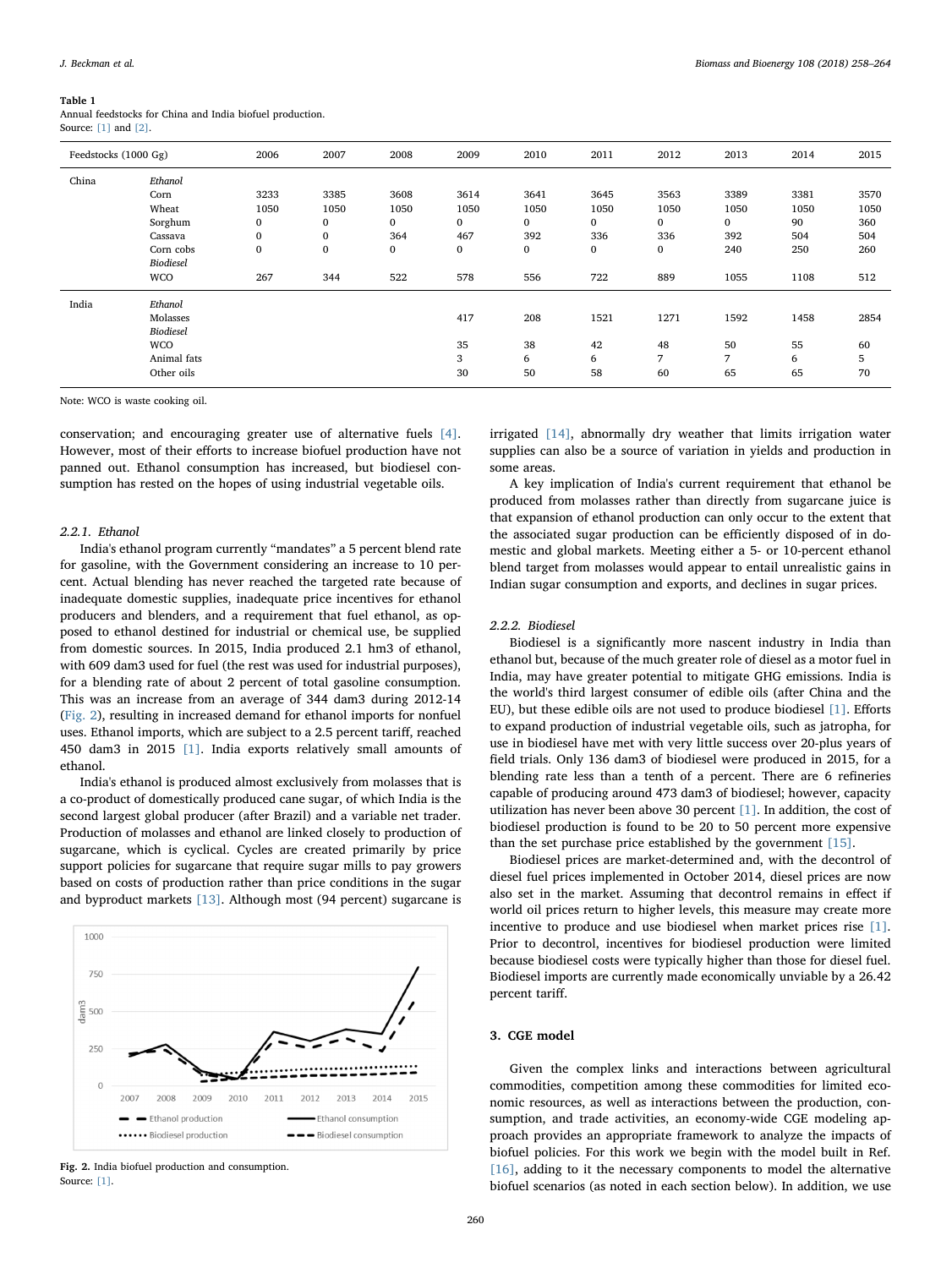<span id="page-20-0"></span>

| Updating and reference scenario shocks (fractional changes). |  |  |  |
|--------------------------------------------------------------|--|--|--|
| Source: [18].                                                |  |  |  |

|            | GDP       |           | TFP       |           | Capital   |           |           | Labor     |           | Investment |           | Population |  |
|------------|-----------|-----------|-----------|-----------|-----------|-----------|-----------|-----------|-----------|------------|-----------|------------|--|
|            | 2011-2015 | 2015-2020 | 2011-2015 | 2015-2020 | 2011-2015 | 2015-2020 | 2011-2015 | 2015-2020 | 2011-2015 | 2015-2020  | 2011-2015 | 2015-2020  |  |
| Brazil     | $-32.12$  | 15.03     | 2.37      | 6.56      | 14.13     | 18.66     | 3.91      | 5.55      | $-3.67$   | 13.74      | 3.66      | 5.96       |  |
| Canada     | $-13.32$  | 13.11     | 4.61      | 8.15      | 13.09     | 13.94     | 0.58      | 1.97      | 11.32     | 13.12      | 4.39      | 4.54       |  |
| China      | 45.03     | 38.47     | 20.98     | 27.33     | 45.77     | 45.01     | 2.91      | $-0.67$   | 27.90     | 44.05      | 2.02      | 5.75       |  |
| EU         | $-11.43$  | 9.16      | 7.25      | 9.53      | 6.11      | 10.21     | $-0.43$   | $-1.38$   | 8.52      | 16.66      | 0.82      | 4.51       |  |
| India      | 12.95     | 30.05     | 9.45      | 16.99     | 27.06     | 28.42     | 8.63      | 8.34      | 0.77      | 26.72      | 5.10      | 5.36       |  |
| Mexico     | $-2.14$   | 19.05     | 4.82      | 7.31      | 13.77     | 20.44     | 6.65      | 8.31      | 14.49     | 20.60      | 5.53      | $-3.31$    |  |
| U.S.       | 15.65     | 9.59      | 4.06      | 4.71      | 9.25      | 12.51     | 2.89      | 2.30      | 34.89     | 6.61       | 3.11      | 1.50       |  |
| <b>ROW</b> | $-4.73$   | 15.97     | 3.09      | 8.67      | 12.43     | 17.07     | 7.18      | 8.64      | 17.52     | 18.42      | 3.53      | 5.36       |  |

the most recent Global Trade Analysis Project (GTAP) database (set to 2011), splitting biofuels into three types: grain-based ethanol, sugarbased ethanol, and biodiesel. Note that India's ethanol production will be from all sugar, based on these modeling assumptions. See the supplementary material for more explanation of the model.

Because biofuel production in China and India has increased since 2011, we conduct an updating procedure to bring the model to 2015. Another important change since 2011 is the decrease in global oil prices, which alters the incentives for biofuel production. In addition, we update agricultural commodity prices used for biofuel feedstocks. The updating procedure follows the approach by Ref. [\[17\]](#page-23-15), who show that by shocking population, labor supply, capital, investment and productivity changes, along with the relevant energy price and biofuel policy shocks, the resulting equilibrium offers a reasonable approximation to key features of the more recent economy. Actual, historical changes are provided by the literature for population, GDP, and commodity prices changes. Updates to labor supply, capital, investment, and productivity are calculated based on [\[18\]](#page-23-16). See [Table 2](#page-20-0) for the exogenous shocks used to update the model.

### 3.1. Scenarios

With the updated database and model in hand, we conduct several biofuel policy experiments based on the situations in China and India. The first step is to project the model forward to 2020, the year by which we assume the targets will be met. Again, we use projections for the exogenous shocks (shown in [Table 2](#page-20-0) as 2015–2020). In addition, we use projections of gasoline and diesel use to determine how much biofuel will be needed in 2020 ([Fig. 3](#page-20-1)). This is important because both countries have expectations of increased traditional transportation fuel usage. India's expanding inventory of about 210 million registered motor vehicles now consumes about 125 hm3 of fuel annually and demand is projected to rise 6 percent annually, making India a large potential biofuel consumer [\[4\].](#page-23-3) The majority of India's fuel

<span id="page-20-1"></span>



consumption is with diesel. Chinese diesel consumption is actually expected to continue its recent decline; gasoline consumption is projected to be the larger of the two by 2020. The amount of biofuels necessary to meet the targets are given in [Table 3](#page-21-0). Note that China's five-year plan amounts (see 2.1) would only lead to a 3.3 percent national blend rate in 2020. For purposes of this analysis, we consider the 10 percent national blend rate. Note that we could have just ran one scenario (2011–2020), but the model would have been more difficult to solve then breaking it into two components (2011–2015; 2015–2020) as 2011–2020 were very big changes in biofuels production.

The scenarios we consider regarding meeting biofuel targets include (on top of the demand changes from the exogenous shocks used to update the model):

- 1) Restrictions to ethanol feedstocks. This scenario specifies that China pursues the status quo in producing ethanol (i.e., no stockholdings are used). For India, this involves restricting growth in sugarcane production (i.e., no land can move into sugarcane production) as an important constraint to the expansion of sugarcane-based ethanol production includes the relatively high water intensity of Indian cane production. Although average sugarcane area accounts for only about 3.6 percent of net cropped area and 7.3 percent of irrigated area, it is among the most water-intensive of Indian crops and its contribution to the deterioration of groundwater supplies is a potentially significant externality in the areas where it is grown.
- 2) An expansion in ethanol feedstocks. For China, this involves providing an increase in available feedstocks made feasible by large grain stocks. India has the land-constraint on sugarcane production lifted for this scenario. More information on China's stockholding is given in the next section.
- 3) Introduce the possibility of using waste cooking oil for biodiesel production. We provide details on the possible amounts of WCO for each country later.
- 4) A trade scenario that removes tariffs on biofuels imports into each country. In 2015, China's ethanol imports accounted for almost 20 percent of its consumption. The amount for India is smaller. To make large-scale imports of ethanol more feasible in the model, we assume that all India's ethanol imports can be used for fuel and not limited to non-fuel uses under current policy.

### 3.1.1. An expansion in ethanol feedstocks

The scenario to expand ethanol feedstocks focus on ways to alleviate the pressure on ethanol feedstock production and prices. For China, much attention has been made about grain reserves [\[1\],](#page-23-0) estimates that these reserves are at 226 Mt. Of those reserves, China currently holds an estimated 104 Mt of corn in government stockpiles, of which 20 Mt is so moldy that ethanol production is the only realistic use [\[19\]](#page-23-17). In 2015, China used 3.6 Mt of corn in ethanol, 20 Mt of moldy reserves is much more than current use. To simulate this increase, we calibrate a change in productivity of current ethanol feedstocks to the moldy amount (see the supplementary material for more explanation). For India, the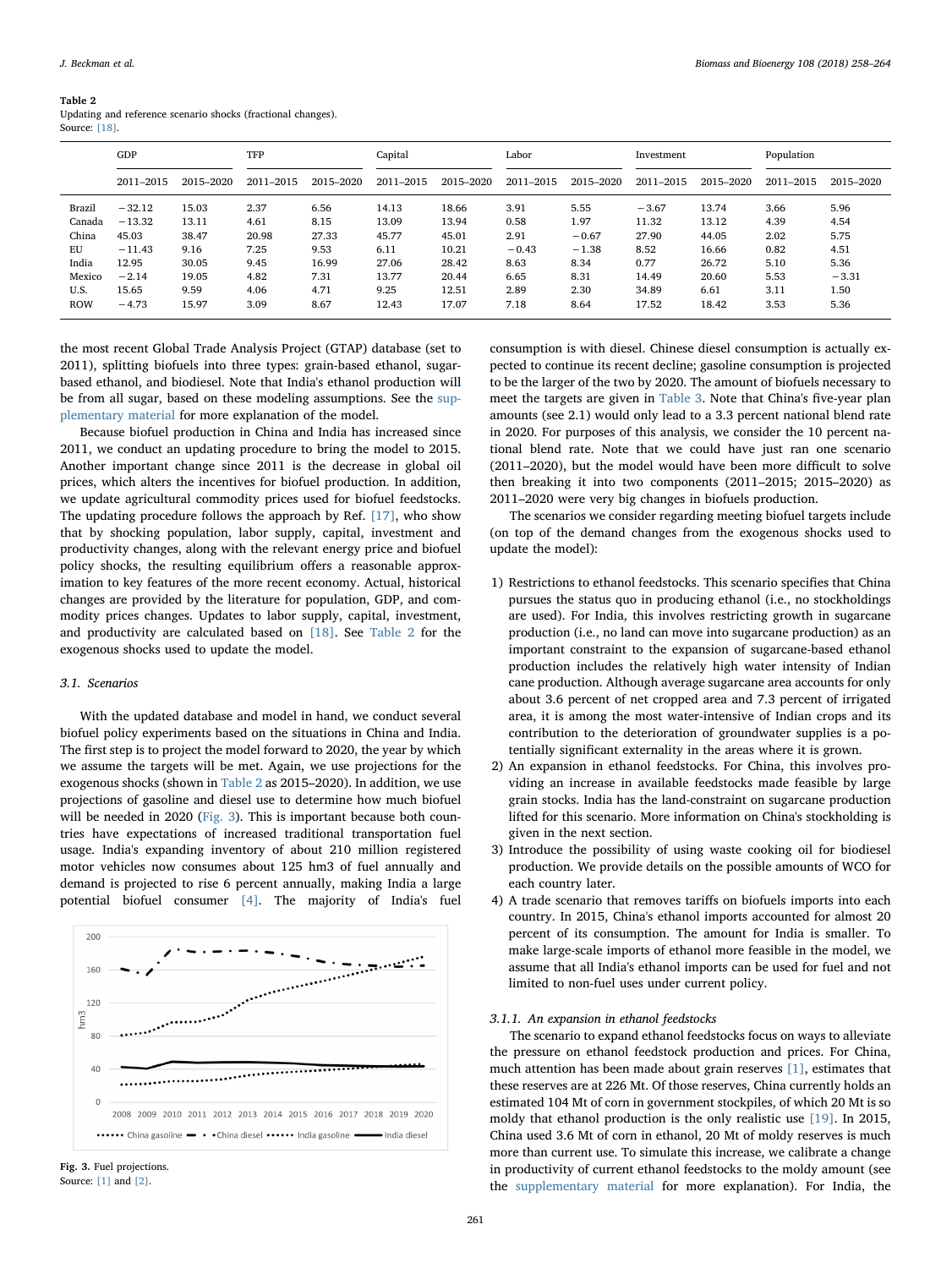<span id="page-21-0"></span>Table 3 Model scenarios.

| Model scenarios.     |  |
|----------------------|--|
| Source: [1] and [2]. |  |

|       | Biofuel   | Actual blend<br>rate (2015) | Target<br>blend rate | 2011 biofuel<br>production (dam3) | 2015 biofuel<br>production (dam3) | Target biofuel<br>consumption (dam3) | Additional biofuel to<br>meet target (dam3) | Tariff, value added tax,<br>consumption tax |
|-------|-----------|-----------------------------|----------------------|-----------------------------------|-----------------------------------|--------------------------------------|---------------------------------------------|---------------------------------------------|
| China | Ethanol   | 2.60%                       | 10%                  | 2567                              | 3078                              | 19.329                               | 15.541                                      | 40%, 17%, 5%                                |
|       | Biodiesel | 0.10%                       | 2%                   | 220                               | 511                               | 3350                                 | 1580                                        | 6.5%, 17%, 5%                               |
| India | Ethanol   | 2.30%                       | 10%                  | 360                               | 669                               | 5039                                 | 2995                                        | 26.42%                                      |
|       | Biodiesel | 0.08%                       | 20%                  | 30                                | 121                               | 16,826                               | 16,641                                      | 26.42%                                      |

restriction on the amount of land allocated for sugarcane production is lifted in this scenario.

### 3.1.2. Biodiesel feedstocks

For biodiesel, waste cooking oil is an oil-based substance consisting of edible vegetable matter that has been used in the preparation of foods and is no longer suitable for human consumption. WCO has been used as an ingredient in animal feed in some countries as well as an input into soap and other industries [\[20\]](#page-23-18). As noted by Zhang et al. [\[21\]](#page-23-19), converting WCO into biodiesel represents a three-win solution, dealing simultaneously with food security, environmental issues, and energy security. As pointed out in Kalam et al. [\[22\]](#page-23-20), disposing of WCO into drains or sewers leads to blockages, and if dumped in municipal solid waste landfills or into municipal sewage treatment plants it creates operation problems along with pollution of water and soil.

The scope for waste cooking oil is not known with certainty, but if significant amounts of waste cooking oil can be recycled as biodiesel, substitute for some share of petroleum imports, and also reduce GHG emissions, WCO could be a win-win-win outcome. While much of the edible oil used by households and small-scale enterprises may not be accessible for recycling, that used by restaurants and commercial processors might be available for recycling as biodiesel. We simulate the use of waste cooking oil for biodiesel production based on our calculations for available feedstocks. See the supporting material for more information on how we arrive at the estimates of waste cooking oil availability.

### 4. Results

As discussed previously, we project the database forward to 2020 by providing updates to demand and supply forces. Results are presented for China, India, and the Rest of the World; detailed results for other agricultural commodities or regions (Brazil, Canada, the EU, Mexico, and the U.S. are disaggregated in the database) are available upon request. Emission reductions from replacing traditional transportation fuels with biofuels will be the same across all scenarios (since each country is meeting a consumption target), thus the focus of the results is on changes to production, prices, and trade of biofuels and their main feedstocks.

### 4.1. Restrictions to ethanol feedstocks

This scenario fulfills the biofuel targets assuming the status quo in China, while restricting the amount of land that can be used for sugarcane production in India. For China, the imposition of the 10 percent ethanol target leads to an increase in ethanol production ([Table 4](#page-22-0)), as production increases from 3.1 hm3 to 17.4 hm3. China imports a portion of ethanol consumption (1.8 hm3), but ultimately the largest increase is in domestic production. This increase in ethanol production leads to an increase in the domestic price of ethanol of 31 percent. Although China was the 3rd largest producer of ethanol in 2015, their production was only about 3 percent of global production. Assuming global production stays the same, China's share would be much larger (16 percent) in 2020; thus their increase in ethanol price transmits to

global prices (19 percent). To produce more ethanol requires additional feedstocks, coarse grain production increases by 19 percent. [Table 4](#page-22-0) indicates that the demand changes from the exogenous shocks leads to an increase in coarse grains production of almost 12 percent. Thus when combined with biofuel targets, the population and income changes are responsible for the largest share of feedstock changes (63 percent). The price of coarse grains increases in the ROW, but this change is less than that for China. Much of the increase in the ROW coarse grain price is embedded in the demand shocks. That is, the price increases by 48 percent with exogenous shocks and 57 percent when biofuel targets are added. Biodiesel production in China increases as well to meet their target; in addition, their production of the feedstock (vegetable oil) also increases. The 15 percent increase is greater than the increase from the demand shocks (9 percent), even though the biodiesel target is only 2 percent.

For India, ethanol production increases by 1235 percent to meet their 10 percent target. Restricting the amount of land for sugarcane leads to a small increase in sugarcane production, as there is still an increase due to the agricultural productivity shocks from the 2020 projection. Because ethanol production must occur, the amount of sugarcane allocated to the ethanol sector increases and the amount of sugarcane used for most other activities decreases. The largest users of sugar in India are the processed food industries and beverages and tobacco, these sectors have a positive increase in use (due to the demand projections) but all other sectors have a decrease. In addition, there is a large decrease in exports of processed sugar in India of 67 percent in this scenario. For reference, there was a reduction in sugar exports due to the demand projections of 21 percent. The biodiesel target is even larger than that for ethanol (and base biodiesel production is smaller), biodiesel production in India increases by almost 15,000 percent. This dictates that a lot of resources must be reallocated to the vegetable oil sector, production increases by 156 percent. This pushes up vegetable oil prices in India. With the exogenous shocks only, prices increase by 32 percent, with the mandate they increase by 165 percent. This, and the increase in food demand from the exogenous shocks, leads to increases in food prices in India that are much larger than those for any other country. China and India are the two largest importers of vegetable oils, but there is a reduction in vegetable oil imports for China compared to the exogenous shocks as all vegetable oils used for biodiesel production are domestically sourced. On the other hand, India has a large increase in imports from meeting the biodiesel target.

### 4.2. Increasing ethanol feedstocks

The work from the supplementary material indicates that moldy feedstocks could supplant 13 percent of the coarse grains need to produce ethanol in China. The ethanol restriction scenario led to an increase in coarse grains production of 19 percent, or an increase of 7 percent compared to the demand projections. Now, coarse grains production increases 18 percent. This increase in feedstock availability puts less pressure on prices and also results in less imports of coarse grains into China. If we had used the entire stock of corn reserves to produce ethanol, the amount of feedstocks necessary would have been even less. However, whether it is only the moldy reserves or the entire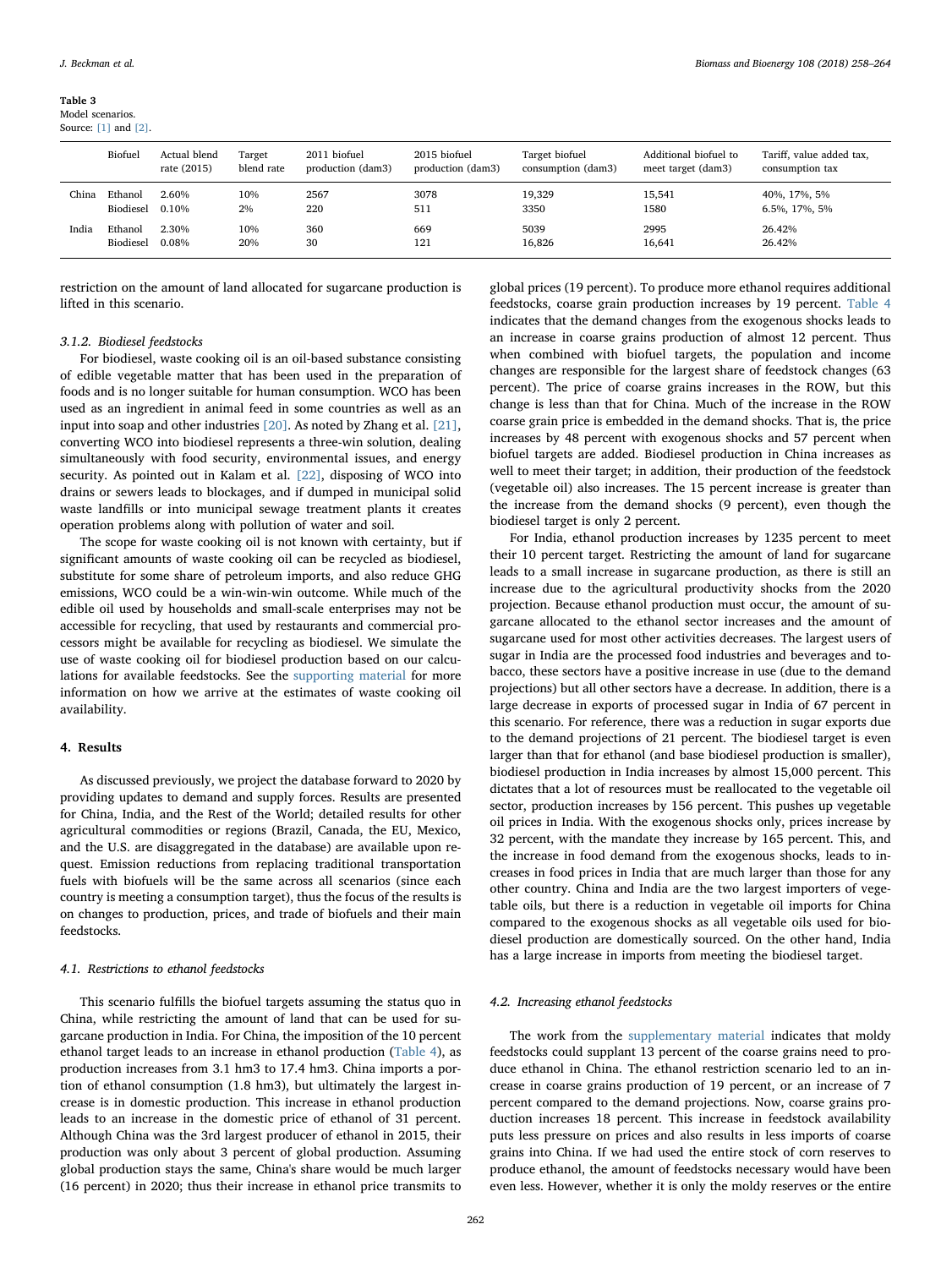### <span id="page-22-0"></span>Table 4

Model results (fractional changes).

| Scenario                    | Commodity                                                                                                                                                                                                                                                                                                                                                                                                                                                                                                                         | Production |                                                                                                                                                                                                                                                           |            | Prices |                |            | Trade  |        |      |
|-----------------------------|-----------------------------------------------------------------------------------------------------------------------------------------------------------------------------------------------------------------------------------------------------------------------------------------------------------------------------------------------------------------------------------------------------------------------------------------------------------------------------------------------------------------------------------|------------|-----------------------------------------------------------------------------------------------------------------------------------------------------------------------------------------------------------------------------------------------------------|------------|--------|----------------|------------|--------|--------|------|
|                             |                                                                                                                                                                                                                                                                                                                                                                                                                                                                                                                                   | China      | India                                                                                                                                                                                                                                                     | <b>ROW</b> | China  | India          | <b>ROW</b> | China* | India* | ROW' |
| Exogenous shocks            | Ethanol feedstock <sup>^</sup>                                                                                                                                                                                                                                                                                                                                                                                                                                                                                                    | 12         | 8                                                                                                                                                                                                                                                         | 4          | 77     | 73             | 48         | 37     | 39     | 12   |
|                             | Vegetable oil                                                                                                                                                                                                                                                                                                                                                                                                                                                                                                                     | 9          | $\overline{2}$                                                                                                                                                                                                                                            | 12         | 43     | 32             | 29         | 71     | 26     | 22   |
|                             | Ethanol <sup>+</sup>                                                                                                                                                                                                                                                                                                                                                                                                                                                                                                              | 53         | 59                                                                                                                                                                                                                                                        | 18         | 17     | 7              | 6          | 111    | 91     | 122  |
|                             | Biodiesel                                                                                                                                                                                                                                                                                                                                                                                                                                                                                                                         | 21         | 25                                                                                                                                                                                                                                                        | 8          | 32     | 24             | 23         | 45     | 17     | 12   |
| Restrict ethanol feedstocks | Ethanol feedstock                                                                                                                                                                                                                                                                                                                                                                                                                                                                                                                 | 19         | 7                                                                                                                                                                                                                                                         | 3          | 101    | 135            | 57         | 45     | 154    | 13   |
|                             | Vegetable oil                                                                                                                                                                                                                                                                                                                                                                                                                                                                                                                     | 15         | 156                                                                                                                                                                                                                                                       | 19         | 53     | 165            | 40         | 67     | 182    | 39   |
|                             | Ethanol                                                                                                                                                                                                                                                                                                                                                                                                                                                                                                                           | 471        | 1236                                                                                                                                                                                                                                                      | 16         | 31     | 19             | 19         | 110    | 61     | 100  |
|                             | Biodiesel<br>657<br>14,622<br>$\overline{2}$<br>40<br>3<br>98<br>Ethanol feedstock<br>18<br>7<br>Vegetable oil<br>52<br>15<br>19<br>155<br>472<br>20<br>Ethanol<br>1236<br>15<br>$\overline{2}$<br>Biodiesel<br>657<br>14,633<br>40<br>18<br>95<br>Ethanol feedstock<br>10<br>4<br>Vegetable oil<br>11<br>81<br>15<br>47<br>Ethanol<br>461<br>1231<br>29<br>16<br>Biodiesel<br>659<br>14,712<br>36<br>5<br>Ethanol feedstock<br>95<br>17<br>5<br>4<br>15<br>149<br>19<br>52<br>Vegetable oil<br>Ethanol<br>706<br>17<br>28<br>342 | 132        | 23                                                                                                                                                                                                                                                        | 122        | 37     | $\overline{2}$ |            |        |        |      |
| Increase ethanol feedstocks |                                                                                                                                                                                                                                                                                                                                                                                                                                                                                                                                   |            |                                                                                                                                                                                                                                                           |            |        | 136            | 57         | 43     | 156    | 13   |
|                             |                                                                                                                                                                                                                                                                                                                                                                                                                                                                                                                                   |            |                                                                                                                                                                                                                                                           |            |        | 163            | 40         | 67     | 181    | 39   |
|                             |                                                                                                                                                                                                                                                                                                                                                                                                                                                                                                                                   |            |                                                                                                                                                                                                                                                           |            |        | 19             | 8          | 110    | 60     | 100  |
|                             |                                                                                                                                                                                                                                                                                                                                                                                                                                                                                                                                   |            | 130<br>23<br>122<br>40<br>52<br>100<br>45<br>85<br>76<br>34<br>68<br>91<br>17<br>102<br>47<br>12<br>87<br>60<br>21<br>164<br>124<br>59<br>40<br>126<br>153<br>67<br>172<br>40<br>17<br>24<br>826<br>487<br>123<br>24<br>40<br>1108<br>13,974<br>4<br>1770 | 3          |        |                |            |        |        |      |
| <b>Biodiesel feedstocks</b> |                                                                                                                                                                                                                                                                                                                                                                                                                                                                                                                                   |            |                                                                                                                                                                                                                                                           |            |        |                |            |        |        | 13   |
|                             |                                                                                                                                                                                                                                                                                                                                                                                                                                                                                                                                   |            |                                                                                                                                                                                                                                                           |            |        |                |            |        |        | 30   |
|                             |                                                                                                                                                                                                                                                                                                                                                                                                                                                                                                                                   |            |                                                                                                                                                                                                                                                           |            |        |                |            |        |        | 103  |
|                             |                                                                                                                                                                                                                                                                                                                                                                                                                                                                                                                                   |            | 7                                                                                                                                                                                                                                                         |            |        |                |            |        |        |      |
| Trade                       |                                                                                                                                                                                                                                                                                                                                                                                                                                                                                                                                   |            |                                                                                                                                                                                                                                                           |            |        |                |            |        |        | 13   |
|                             |                                                                                                                                                                                                                                                                                                                                                                                                                                                                                                                                   |            |                                                                                                                                                                                                                                                           |            |        |                |            |        |        | 38   |
|                             |                                                                                                                                                                                                                                                                                                                                                                                                                                                                                                                                   |            |                                                                                                                                                                                                                                                           |            |        |                |            |        |        | 278  |
|                             | Biodiesel                                                                                                                                                                                                                                                                                                                                                                                                                                                                                                                         | 651        |                                                                                                                                                                                                                                                           |            |        |                |            |        |        | 17   |

Notes: ^ the ethanol feedstock for China is coarse grains, sugar for India, coarse grains for ROW,  $\dagger$  is grain based ethanol for China, sugar based ethanol for India, and all ethanol for ROW, \* is imports, and 'is exports.

reserves, both are only a one time occurrence for production. China's biodiesel sector experiences much of the same changes as those in the previous scenario; although there is a slight decrease in vegetable oil price (52–53 percent) due to less competition for agricultural land.

For India, ethanol production increases by the same amount as in the previous scenario; there is also little change in sugar production and prices. This is because when we remove the land restrictions, the amount of land used for sugar production only increases by 0.17 percent. Thus, the land-restriction specification has little impact on India due to the restrictive nature of India's sugar production (i.e., the waterintensive nature). The biodiesel aspect of this scenario does not change, thus the results for biodiesel and vegetable oil are the same as in the previous scenario.

### 4.3. Biodiesel feedstocks scenario

This scenario considers the expanded use of waste cooking oil for biodiesel, the shock is administered by creating a WCO by-product (of vegetable oil production) and allocating WCO to bidiesel. For China, the boost in productivity reduces the increase in vegetable oil production relative to all other biofuel scenarios. China imports raw oilseeds in large amounts (unlike India, which imports mainly vegetable oil); in the other biofuels scenario imports of soybeans from the United States increased by 27 percent; when vegetable oil productivity in biodiesel is implemented, the increase is reduced to 24 percent. The smaller changes in vegetable oil production and smaller biodiesel mandate in China could lead to China exporting biodiesel to India; however, there was no trade in the base year of the CGE model, thus subsequent no trade occurs.

The large biodiesel target (and small base production) led to changes in India biodiesel production of at least 14,000 percent in the previous biofuel scenarios; this large percent increase led to a large increase in the production of vegetable oils, especially compared to the increase from the demand projections alone. The use of WCO for biodiesel substantially mediates this change. In previous scenarios, production of vegetable oil increased by 150 percent, when WCO is used for biodiesel increases, the increase in production is 81 percent. This translates to a smaller increase in the price of vegetable oil; thus, using

waste cooking oil would benefit food consumers in India. In addition, using waste cooking oil essentially reduces the amount of diesel needed for transportation; however, this win-win for consumers and the environment faces large obstacles for large-scale production in India.

### 4.4. Trade scenario

The last scenario considers changes in trade flows of biofuels to China and India. For China, ethanol imports increase by 826 percent, compared to the 110–114 percent increase in the previous scenarios. More imports would mean that China's biofuel import bill increases; however, recall that China could import ethanol at a cheaper price than it could produce (Section [2.1.1\)](#page-18-1). More imports means that China needs less domestically produced ethanol; in addition, there is a smaller increase in the production of coarse grains compared to all other scenarios except for ethanol feedstock expansion. Forcing China to meet their ethanol target dictates that resources must be pulled from other crops (and perhaps other land-uses); using imports to meet a larger share of the target should lead to more allocative efficiency in crop production. The price increase for ethanol and coarse grains is also somewhat mediated compared to other scenarios, the ethanol price increase in the ROW is the largest, due to the increase demand for trade in China. Unlike ethanol, biodiesel base imports are very small; although the fractional change in biodiesel imports from this scenario is large, the reduction in domestically produced biodiesel in China is small (651 percent compared to 657 percent). This slight difference does not impact the amount of vegetable oil produced in China, nor does it impact the price of vegetable oil in the country.

The trade scenario also leads to an increase in imports of biofuels in India. Ethanol imports increase considerably compared to other scenarios, this puts less pressure on domestically produced ethanol. Less domestically produced ethanol leads to the smallest increase in sugar production across all scenarios; in addition, India imports less sugar. The increase in ethanol imports does increase India's ethanol import bill by \$656 million. The reduction in sugar imports somewhat mediates this (\$100 million savings compared to the other scenarios); in addition, less domestic production can free up resources for other sectors. Biodiesel imports increase considerably compared to the other